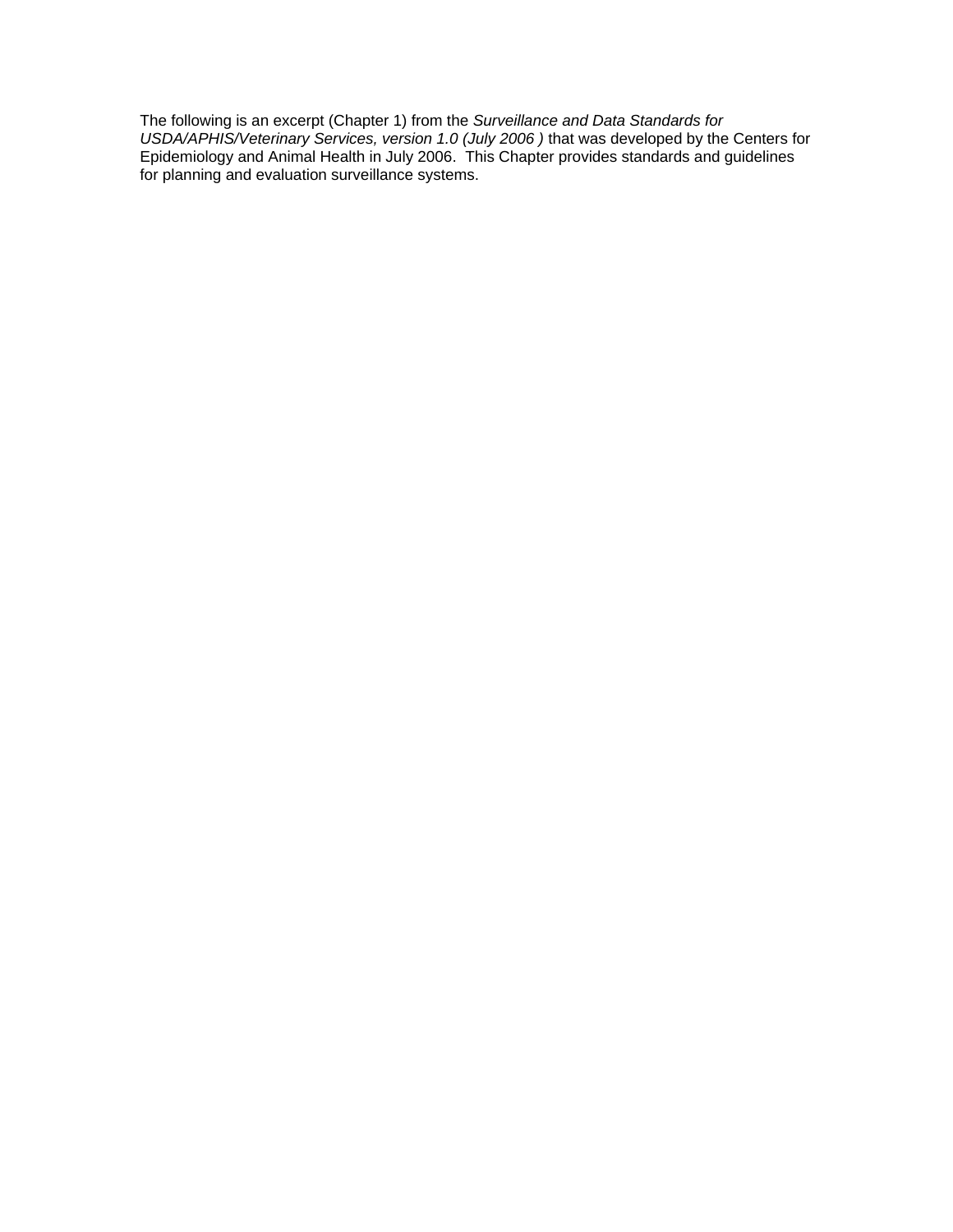# **Chapter 1 Standards for the Key Components of a Surveillance System**

The information in Chapter 1 is intended to assist epidemiologists and surveillance experts who may be developing new surveillance systems or evaluating and improving existing systems. The guidelines provide an overview and generalized framework for details likely to be considered for comprehensive and efficient surveillance. The guide is not intended to be prescriptive or to define mandatory items for inclusion by surveillance architects, but instead to provide a useful tool to expedite development and review processes.

Four categories of information are included in the chapter (see Table 1). First is the introductory information that should lay the foundation for the surveillance system. These standards address components such as purpose, objective, and outcomes of the system, as well as basic considerations about the disease of interest and the people who collect, analyze, or base decisions on the resulting information. The second concept involves standards related to the design of the sampling strategy and data collection. Following this, a group of standards aid the surveillance professional in planning the appropriate analysis and reporting for the data collected. Finally, several guidelines are presented for the implementation and evaluation of the surveillance after a plan is developed.

| <b>Concept</b>                                                         | Standards:                                                                                                                                                                                                                                             |
|------------------------------------------------------------------------|--------------------------------------------------------------------------------------------------------------------------------------------------------------------------------------------------------------------------------------------------------|
| <b>Introductory</b><br><b>Information</b>                              | 1.1 Disease Description<br>1.2 Purpose and Rationale for Surveillance<br>1.3 Surveillance Objectives: Principal Uses of Data for Decision-Making<br>1.4 Expected Outcomes: Products, Decisions and Actions<br>1.5 Stakeholders and Responsible Parties |
| <b>Population</b><br><b>Description and</b><br><b>Sampling Methods</b> | 1.6 Population Description and Characteristics<br>1.7 Case Definitions<br>1.8 Data Sources<br>1.9 Sampling Methods                                                                                                                                     |
| Analysis,<br>Reporting, and<br><b>Presentation</b>                     | 1.10 Data Analysis and Interpretation<br>1.11 Data Presentation and Reporting                                                                                                                                                                          |
| Implementation,<br><b>Budget, and</b><br><b>Evaluation</b>             | 1.12 Surveillance System Implementation: Priorities, Timelines, and<br>Internal Communications<br>1.13 Budget<br>1.14 Surveillance Plan Performance Metrics<br>1.15 Surveillance System Evaluation                                                     |

|  |  | Table 1. Summary of Standards For Key Components of a Surveillance System |  |
|--|--|---------------------------------------------------------------------------|--|
|  |  |                                                                           |  |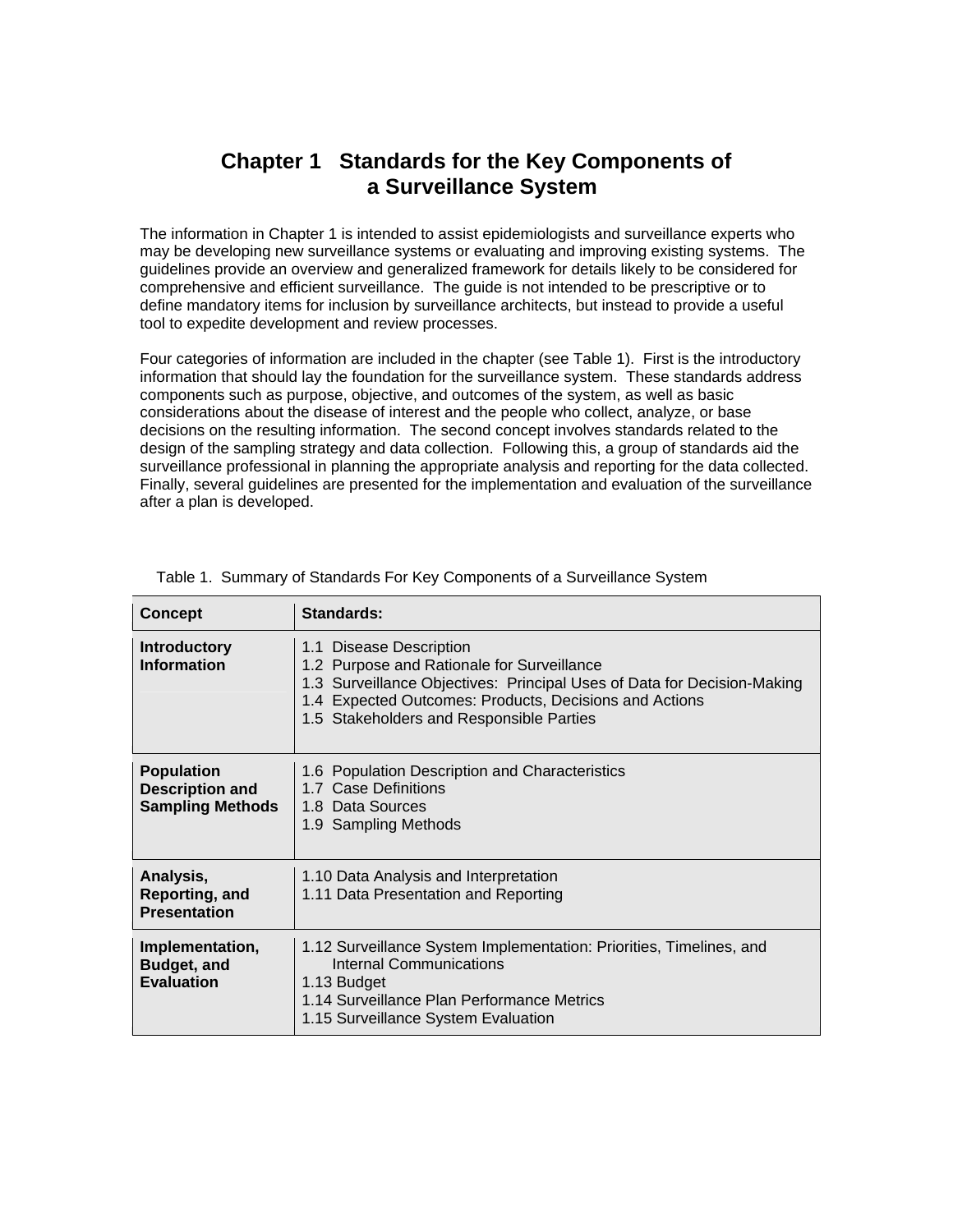## *1.1 Disease Description*

- Standard: The surveillance planning documents include current and relevant supporting information about the disease under surveillance.
	- a. Information included in the disease description is used to develop the case definitions. See standard 1.7.

### *Supporting Information:*

The following classes should be included in the disease description section of the surveillance planning documents, or in documents describing the rationale of the surveillance system.

| Class                 | Guidelines                                                                                                                                                                                                                                                                                                                                                                                                                                                                                                         |
|-----------------------|--------------------------------------------------------------------------------------------------------------------------------------------------------------------------------------------------------------------------------------------------------------------------------------------------------------------------------------------------------------------------------------------------------------------------------------------------------------------------------------------------------------------|
| Etiologic agent       | General categories: Virus, bacteria, toxin, external parasite,<br>➤<br>internal parasite, etc.<br>Taxonomic classification: Family, genus, species; see<br>➤<br><http: www.itis.usda.gov=""></http:> .<br>Common name of the disease or condition.<br>➤<br>➤<br>Pathogen strain or serotype.                                                                                                                                                                                                                       |
| <b>Distribution</b>   | Available information about location of current cases of<br>⋗<br>disease should be identified. See location guidelines in<br>Chapter 2.<br>For FAD and diseases affecting trade, distribution throughout<br>➤<br>the world, at least by continent, should be included.<br>For endemic diseases, distribution should be defined at the<br>➤<br>tertiary or lowest available administrative levels when<br>possible, (e.g., National, State, or county.)                                                             |
| Clinical signs        | Description is targeted for the general practitioner audience.<br>➤                                                                                                                                                                                                                                                                                                                                                                                                                                                |
| Case definitions      | Criteria for a positive case, negative case, and others as<br>➤<br>applicable: Suspect, reactor, laboratory positive, etc. See<br>standard 1.7, case definitions.                                                                                                                                                                                                                                                                                                                                                  |
| Pathological findings | Necropsy results may be necessary for case finding, case<br>➤<br>definition, or passive reporting of cases.<br>For lab-based surveillance and reporting, standards should be<br>➤<br>compatible with laboratory standards. See Chapter 2.                                                                                                                                                                                                                                                                          |
| Epidemiology          | Considers and discusses the likelihood of disease<br>➤<br>introduction, outbreak, or change of status.<br>Includes industry and management factors affecting disease<br>➤<br>transmission, (e.g., confinement operations, biosecurity<br>practices, or industry awareness.)<br>Provides measures or estimates of frequency, (e.g.,<br>$\blacktriangleright$<br>prevalence, incidence, morbidity rate, mortality rate, or case<br>fatality rate.)<br>Transmission factors such as contagiousness, virulence of<br>➤ |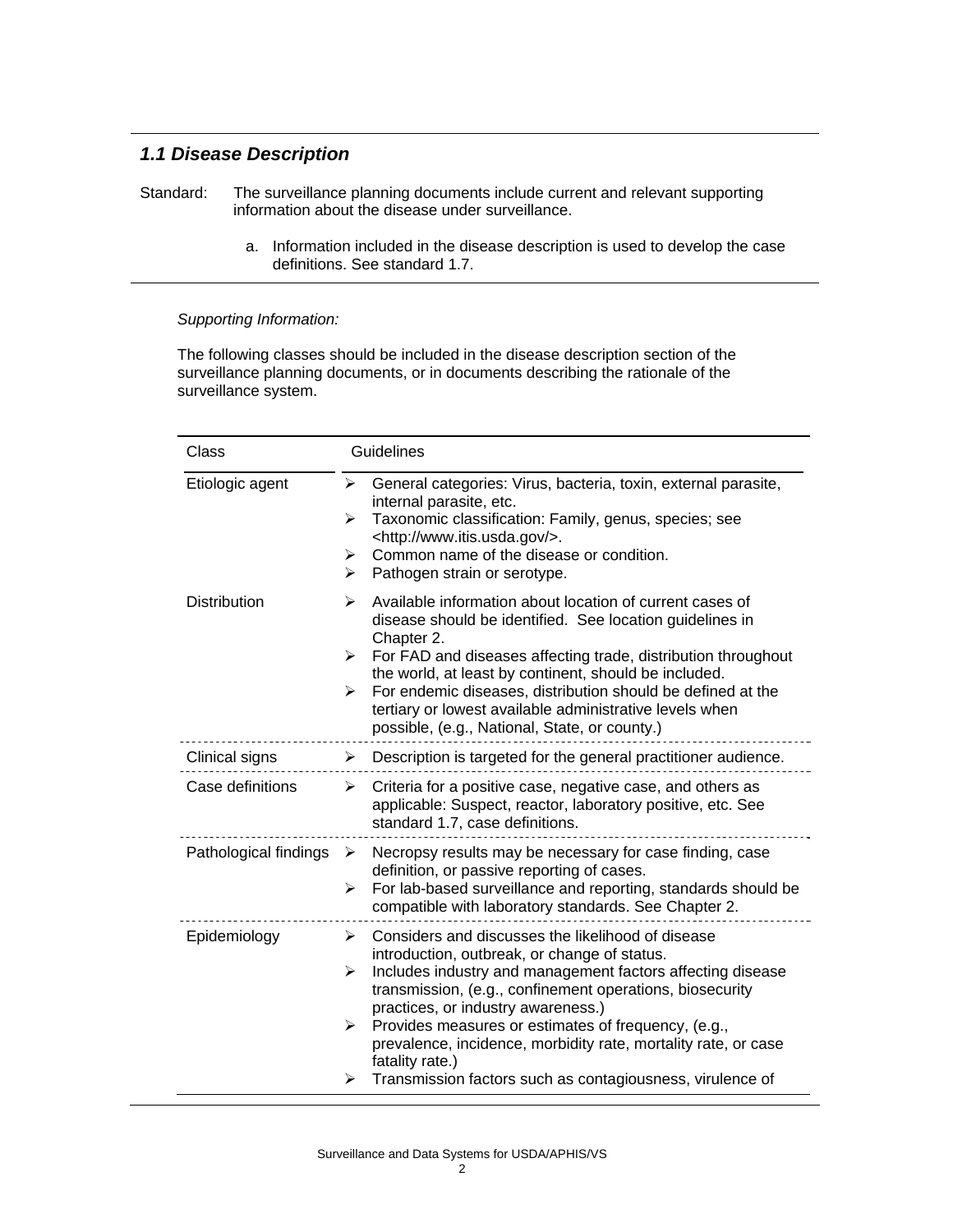|                     | ➤<br>➤ | agent, or infectiousness, may be important components.<br>Associated hosts, environmental conditions, and agent factors<br>may influence the surveillance to be conducted.<br>Susceptible species, population density, and location of the<br>species are factors for conducting surveillance for many<br>diseases.                                                                                                                                                                                                                                                         |
|---------------------|--------|-----------------------------------------------------------------------------------------------------------------------------------------------------------------------------------------------------------------------------------------------------------------------------------------------------------------------------------------------------------------------------------------------------------------------------------------------------------------------------------------------------------------------------------------------------------------------------|
| Economic impact     | ➤      | Economic impact compares the discounted long-term impact<br>of not controlling the disease or conducting surveillance with<br>the discounted long-term impact of controlling the disease.<br>Includes the impact of disease eradication, assuming<br>surveillance results in eradication, impact of government<br>activities in the affected industry, and consumer and allied<br>industry impacts resulting from the surveillance system.<br>$\triangleright$ Economic indices of disease importance includes the direct<br>and indirect costs of the surveillance system. |
| Methods for control |        | Mitigations and methods to control disease at national and<br>herd levels. If conducting an economic impact assessment<br>before initiating the surveillance system, the assessment<br>should consider a number of scenarios about potential<br>surveillance methods.                                                                                                                                                                                                                                                                                                       |

### *1.2 Purpose and Rationale for Surveillance*

The purpose and rationale describe the need and reasoning for the surveillance system, and provide justification for the type of surveillance planned.

### Standard: The purpose and rationale for surveillance are clearly described in the surveillance plan or equivalent program planning documents.

- a. Responsible parties and stakeholders have a clear understanding of the purpose and rationale of the surveillance system.
- b. The purpose and rationale are reiterated in progress and summary reports and presentations.
- c. The purpose and rationale are periodically reviewed to determine relevance.
- d. Changes in the purpose and rationale are documented and shared with stakeholders and all responsible parties.

#### *Supporting Information:*

The purpose describes the need and reasoning for the surveillance system and is justified by the rationale for conducting the surveillance.

Some of the purposes of surveillance are to:

- $\triangleright$  Estimate the magnitude and baseline status of a problem;
- $\triangleright$  Determine the geographic and demographic extent of an outbreak, predict possible spread, and provide data for disease regionalization;
- $\triangleright$  Describe the natural history of a pathogen or disease;
- $\triangleright$  Detect unusual clusters of disease (spatially or temporally), providing for early detection;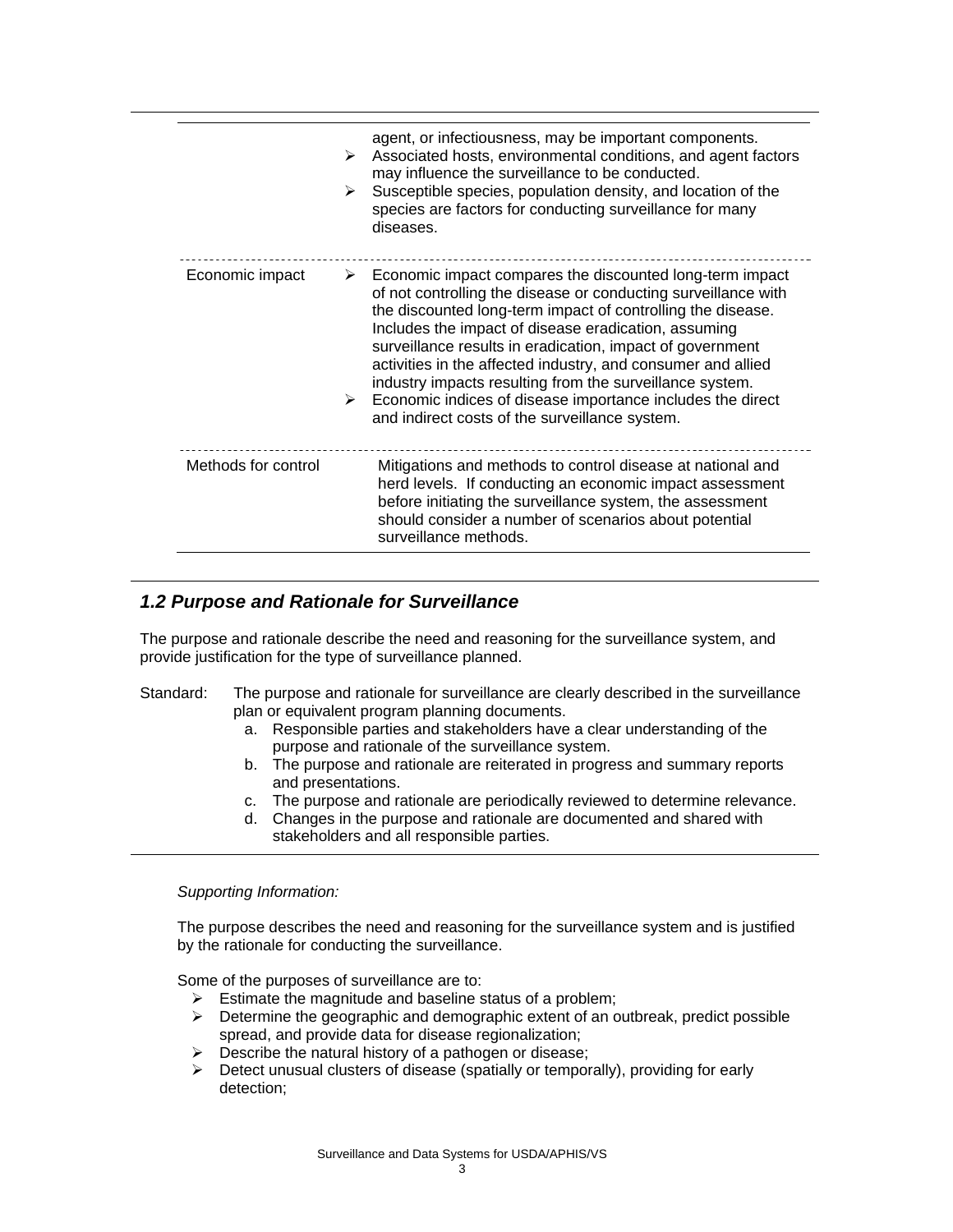- $\triangleright$  Generate hypotheses and stimulate research;
- $\triangleright$  Define or assess the health status of a population, providing the foundation for market confidence;
- $\triangleright$  Detect changes in health practices, risk factors, or exposure;
- $\triangleright$  Facilitate planning of national control and eradication programs and strategies;
- $\triangleright$  Evaluate control measures and intervention efforts;
- $\triangleright$  Identify factors associated with a disease agent that may be used in conducting surveillance elsewhere and in modeling pathogen spread; and
- $\triangleright$  Determine times of year when most cases are observed.

The rationale for a surveillance system may include a description of the severity of the disease and its impact on trade, animal welfare, public health and other key areas. It may also include additional background information about the disease and its impact, and may summarize past surveillance efforts.

The purpose and rationale for the surveillance system may describe requirements for successful surveillance as well as measurement of success. Surveillance plans, supporting documents, and reports should use similar terminology to explicitly declare the purpose and rationale of the surveillance system.

The purpose and rationale of a surveillance system may change or evolve over time, and these changes must be documented and shared with stakeholders and responsible parties.

## *1.3 Surveillance Objectives: Principal Uses of Data for Decision-Making*

Surveillance objectives identify the goals of the surveillance plan that will achieve the purposes described in 1.2 and outline how the resulting data and information will be used for policy actions or decision-making.

- Standard: The surveillance objectives are specifically described in a surveillance plan or equivalent documents and explain the principal uses of the data for decisionmaking. They identify goals that when accomplished, will achieve the purposes of the surveillance system. Surveillance systems with multiple objectives identify and justify the relative priority of those objectives.
	- a. Responsible parties and stakeholders have a clear understanding of surveillance objectives and their relative priority.
	- b. Surveillance objectives are addressed in reports and presentations that describe progress in the surveillance system.
	- c. The relative priority of the objectives is demonstrated in the implementation of the system. Refer to standard 1.12.
	- d. Surveillance objectives and priorities are periodically reviewed to determine the extent of achievement.
	- e. Changes in surveillance objectives are documented and shared with responsible parties and stakeholders.

*Supporting Information:* 

When surveillance objectives are achieved, the resulting data are or will be used for action. The following table presents the standard list of 10 surveillance objectives used as a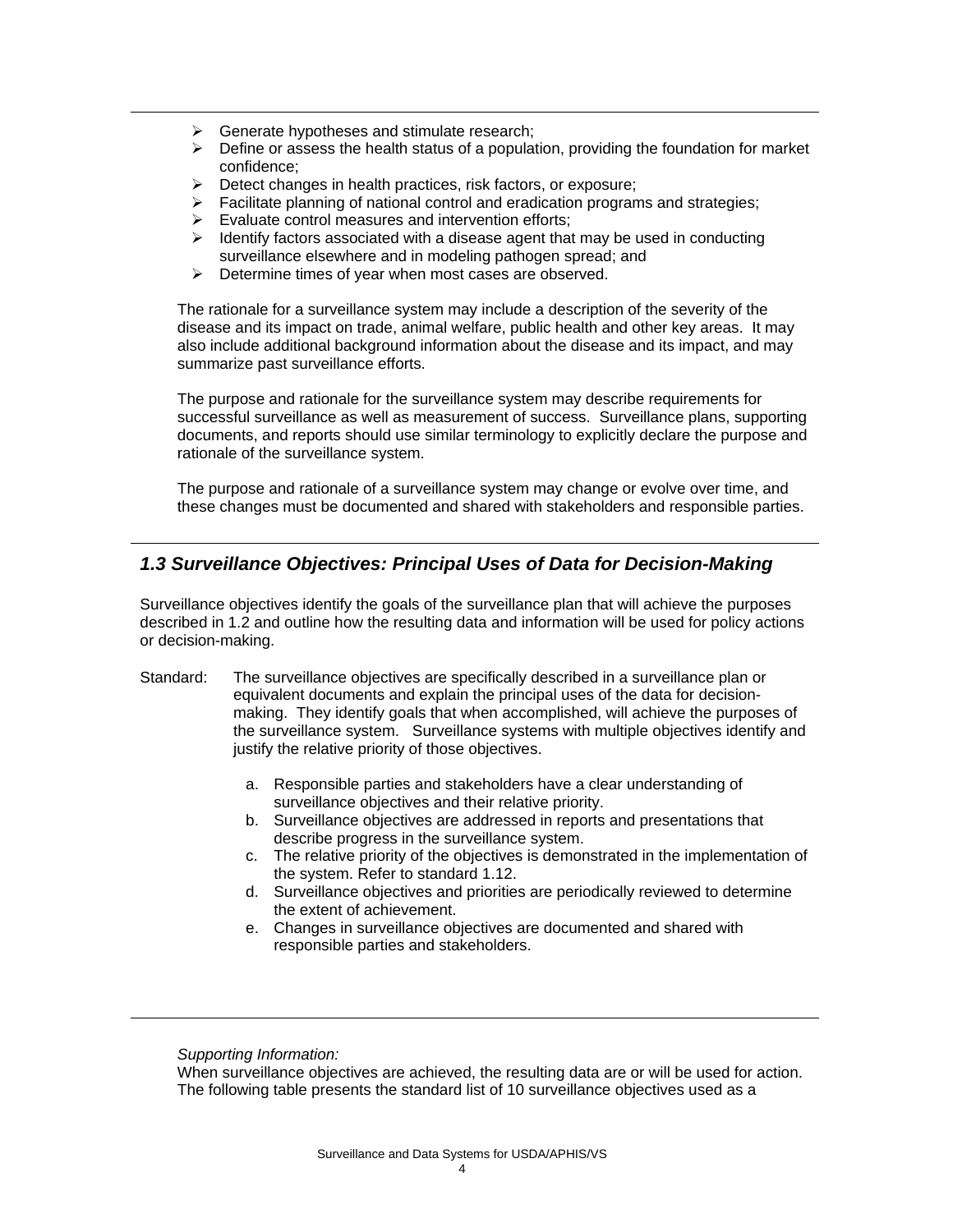|                                   |   | blueprint for developing swine surveillance systems. <sup>1</sup>            |
|-----------------------------------|---|------------------------------------------------------------------------------|
| Foreign Animal<br>➤<br>Disease    |   | Rapid detection of FAD outbreak on domestic soil                             |
|                                   | ➤ | Detect outbreaks of FAD on foreign soil                                      |
|                                   | ➤ | Monitor risk associated with domestic outbreak of FAD                        |
| Trade                             | ➤ | Document disease-free status                                                 |
|                                   | ⋗ | Describe disease prevalence patterns for regionalization                     |
| Disease control                   | ➤ | Assess progress in eradication and control campaigns                         |
|                                   | ⋗ | Assess progress in education campaigns                                       |
|                                   | ➤ | Assess progress in reduction of food-borne pathogens and<br>zoonotic disease |
| <b>Emerging Animal</b><br>Disease | ➤ | Describe trends in hazards, exposures, and health conditions                 |
|                                   | ⋗ | Recognition of emerging diseases                                             |

Surveillance plans, supporting documents, and reports should use similar terminology to declare the objectives of the surveillance system.

The objectives of a surveillance system and use of its data for decision-making may change over time, and these changes must be documented and shared with stakeholders and responsible parties.

*Priorities.* Surveillance systems with multiple objectives must identify and justify the priority of those objectives. Criteria prioritization might include impacts on trade and productivity, animal welfare concerns, feasibility of control, cost of surveillance, and public health implications. Implementation of the surveillance system should demonstrate these priorities. See standard 1.12 for priorities in surveillance system implementation.

## *1.4 Expected Outcomes: Products, Decisions, and Actions*

Expected outcomes include the information resulting from the surveillance effort, which is then used for decision-making, policy development, and action—as well as the physical products that are generated, such as databases and reports.

Standard: Surveillance planning documents articulate the expected outcomes of the surveillance system and describe the resulting products, including the decisions and actions resulting from implementation.

Expected outcomes:

 $\overline{a}$ 

- a. Include specific statements for actions to be taken following identification of cases, and methods for ensuring timely response. This may be a reference to a VS response plan, to Uniform Methods and Rules (UM&R), or other actions that surveillance will trigger.
- b. Include specific statements regarding actions to be taken when surveillance demonstrates freedom from the disease at the chosen threshold of detection, such as design prevalence or detection limit.

<span id="page-5-0"></span><sup>1</sup> Bush E, Lautner E, McKean J, Miller L. Swine Futures Project Final Report. U.S. Department of Agriculture Animal and Plant Health Inspection Service; 1999.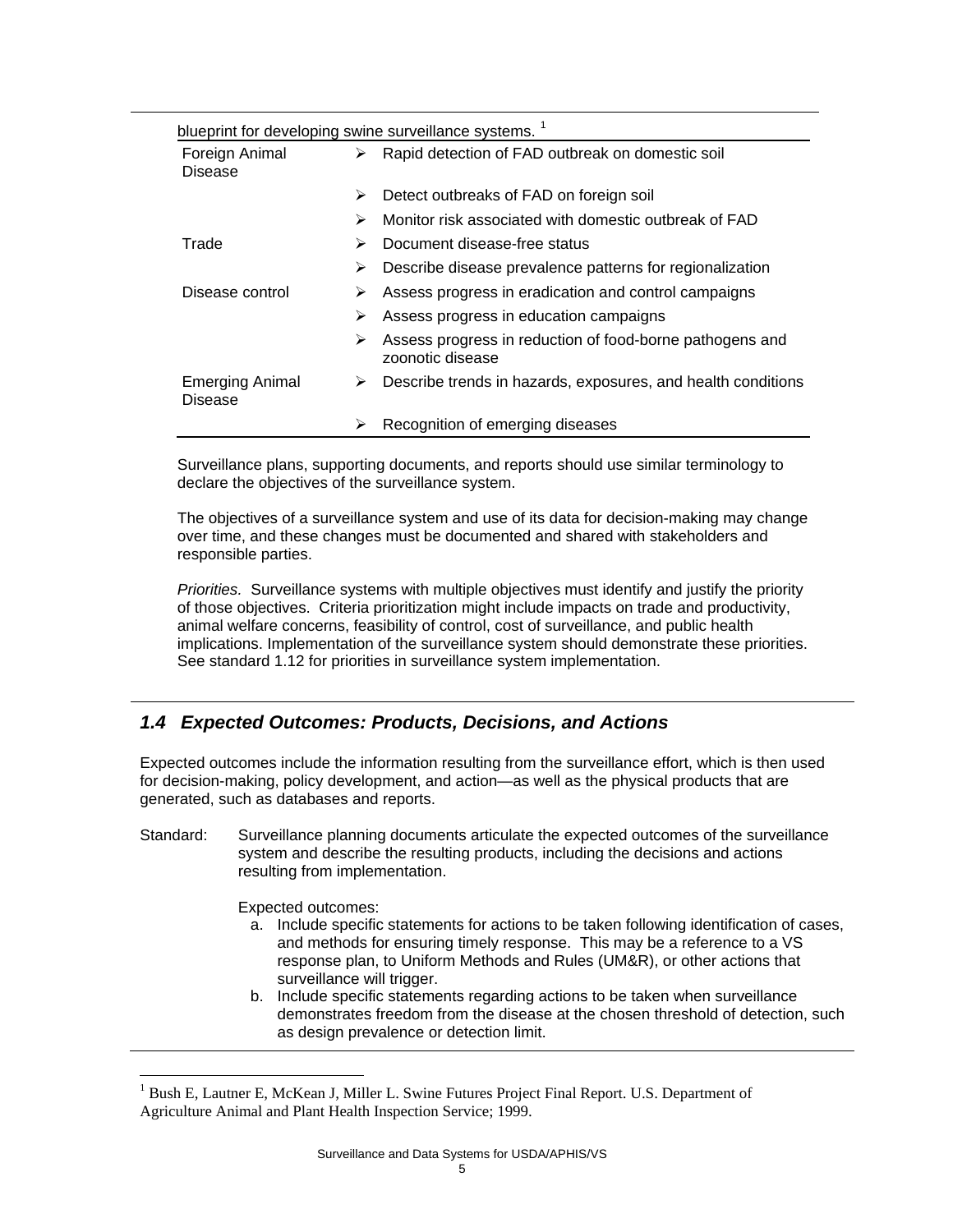- c. Include specific statements regarding how the surveillance system information will affect policy development and agency decision-making.
- d. Include metrics allowing for evaluating performance of the surveillance. See standard 1.14 for surveillance plan performance metrics.
- e. Are consistent with the objectives of the surveillance system.
- f. Are a priority for those responsible for managing the surveillance system to ensure that the outcomes are realized.
- g. Are periodically reviewed by stakeholders and responsible parties to compare these outcomes with the surveillance system products as part of internal system review. See document describing Surveillance System Evaluation Protocol; for more information, e-mail national.surveillance.unit@aphis.usda.gov.

The expected outcomes are statements that describe, using clear and specific terms, the tangible products that will result from the surveillance system. Expected outcomes include products such as data, reports, and information that will influence policy development or decision-making.

Examples of expected outcomes:

- $\triangleright$  "The surveillance system will produce an annual summary report describing detailed information on the status of DISEASE "X" in the United States…"
- $\triangleright$  "The surveillance system will provide timely and useful information to Federal and State decision-makers that will be used to determine what, if any, additional eradication efforts for DISEASE "X" are needed…"
- ¾ "The surveillance system will provide annual updates on the effectiveness of educational programs in reducing the incidence of DISEASE "X" in the States of a, b, c, and d…"

Statements of expected outcomes form the foundation for assessment of the surveillance system.

### *1.5 Stakeholders and Responsible Parties*

- Standard: The stakeholders and the individuals responsible for designing, implementing, managing, and disseminating information on the surveillance system are clearly identified in the surveillance planning documents.
	- a. Responsible parties and stakeholders are identified by role, title, group name, or agency rather than by name.
	- b. Responsible parties and stakeholders are consulted and engaged in surveillance planning and may, in some cases, contribute to the surveillance plan and procedures.
	- c. Responsible parties have appropriate and adequate training to fulfill their responsibilities. See Chapter 3.
	- d. An Information Technology (IT) team is identified early in the surveillance planning process; this team is responsible for developing and implementing the database system, including data entry and reporting requirements, for the surveillance program.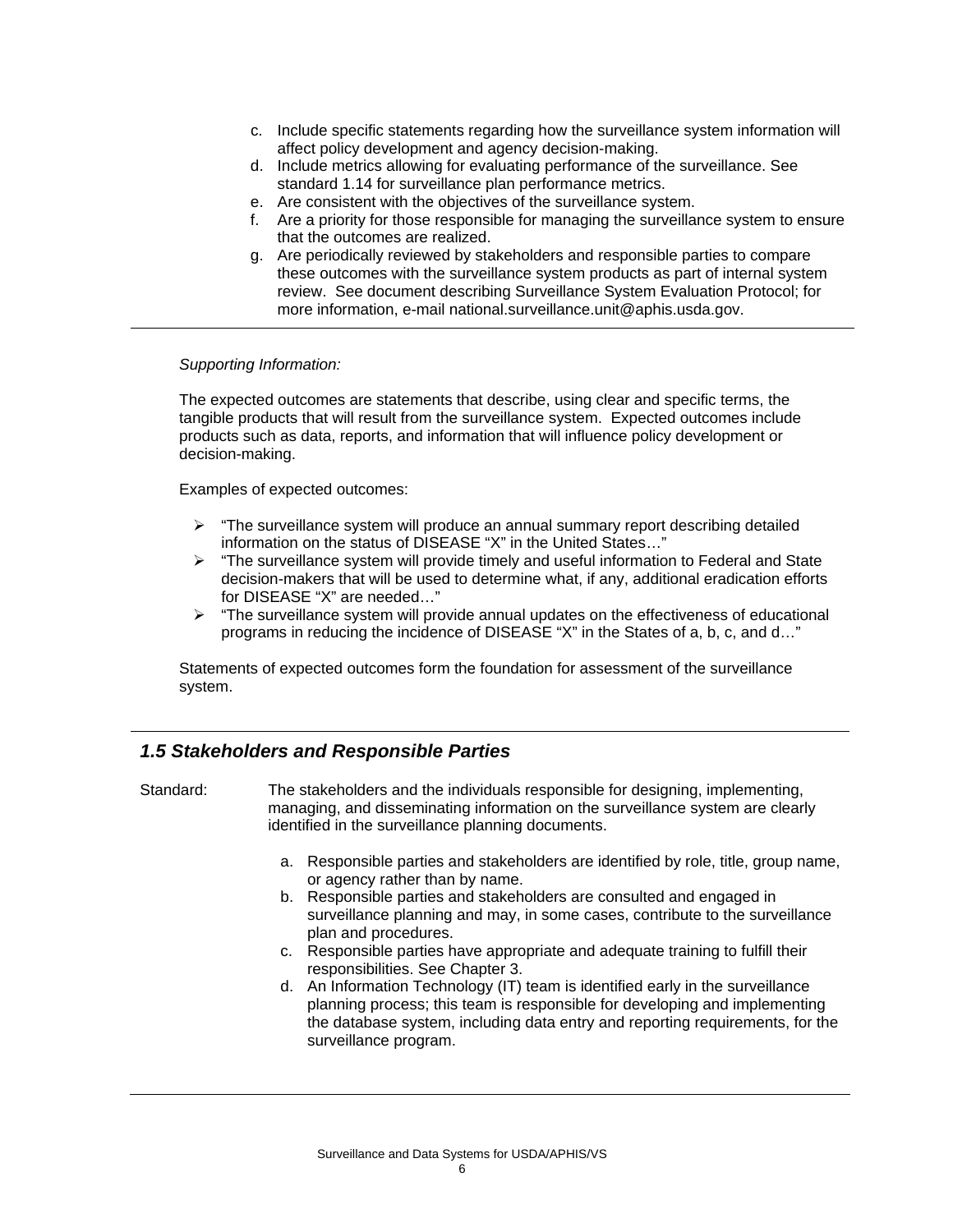The documentation of responsible parties need not follow this format, but the individuals or groups responsible for these functions must be identified. The responsible parties should be engaged in the surveillance planning process to provide input regarding their expected role.

| Class                                                                                                   | Guidelines                                                                                                                                                                                                                                                                                                                                                                                                                                                                                                                                                                                                                                                                                                                                                                                                                               |
|---------------------------------------------------------------------------------------------------------|------------------------------------------------------------------------------------------------------------------------------------------------------------------------------------------------------------------------------------------------------------------------------------------------------------------------------------------------------------------------------------------------------------------------------------------------------------------------------------------------------------------------------------------------------------------------------------------------------------------------------------------------------------------------------------------------------------------------------------------------------------------------------------------------------------------------------------------|
| Users of surveillance<br>system information<br>(stakeholders)                                           | Are those who are:<br>Policymakers<br>$\triangleright$<br>Information users<br>➤<br>Beneficiaries of the surveillance information<br>➤<br>≻<br>Data providers                                                                                                                                                                                                                                                                                                                                                                                                                                                                                                                                                                                                                                                                            |
| Responsible parties<br>for designing,<br>implementing,<br>managing, and<br>disseminating<br>information | Are the groups of individuals responsible for various aspects of the<br>surveillance system, including:<br>Surveillance system design<br>➤<br>Surveillance system implementation and leadership<br>➤<br>Data application design, development, and implementation<br>➤<br>Data application support and maintenance<br>➤<br>Data collection, including field data collection and laboratory<br>↘<br>data management<br>Field data collection<br>➤<br>Laboratory testing<br>➤<br>Who detects cases<br>➤<br>Who confirms cases<br>➤<br>Who reports cases<br>➤<br>➤<br>Field training of data collectors, data entry personnel, etc.<br>See Chapter 3<br>Data analysis and interpretation<br>➤<br>Results dissemination and reporting<br>➤<br>Actions based on surveillance findings<br>➤<br>Review of surveillance system effectiveness<br>➤ |

Stakeholders and responsible parties should be provided with appropriate information so they understand the expected outcomes of the surveillance system.

The IT team should be identified early in the surveillance planning process. This team identifies and articulates (1) business processes needed to capture inputs and produce appropriate outputs, (2) business rules for data collection, and (3) the risks, constraints, and assets of the data system.

### *1.6 Population Description and Characteristics*

Standard: The population under surveillance is well defined in system planning documents and in system reports and publications. The population description inherently describes the scope or reach of the system (i.e., National, State, regional, local, and neighborhood.)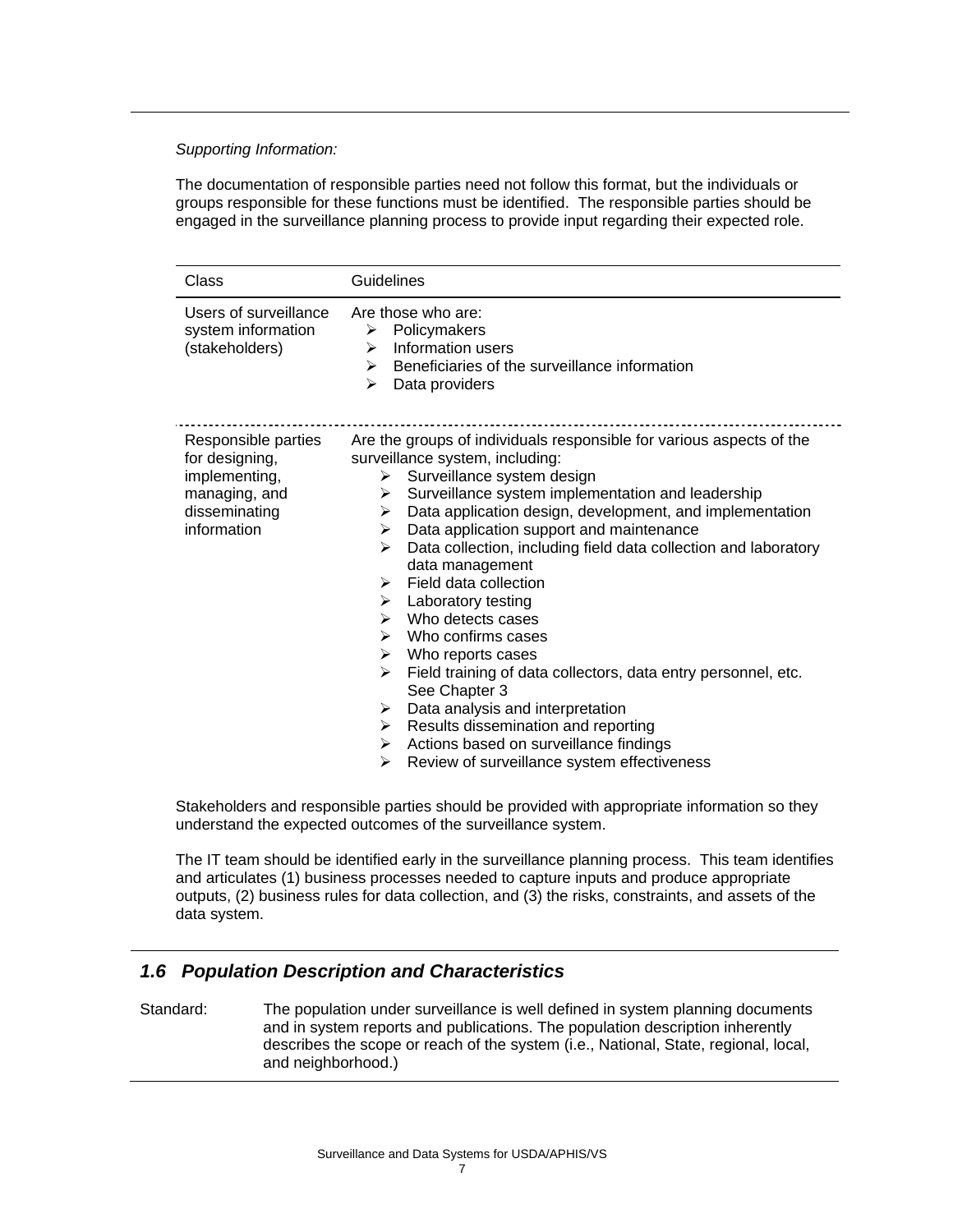Depending on the structure of the system, at least two populations need to be described for most surveillance systems. The target population is the universe of eligible units at risk of the condition under surveillance, which gives rise to sampled units or cases. If the target population is sampled, then the study population should be described. The study population is the universe of sampled units that are investigated or counted in the surveillance system. If the target population is not sampled, then the catchment area of the population from which the reported cases come should be described.

The description of the population should include total size, animal type, administrative units, date(s) of surveillance, sampling design, and known risk factors. The following table provides more definition to these classes of a complete population description. See Chapter 2, data standards.

| Class                                                                       | <b>Guidelines</b>                                                                                                                                                                                                                                                                                                                                                                                                                                                     |
|-----------------------------------------------------------------------------|-----------------------------------------------------------------------------------------------------------------------------------------------------------------------------------------------------------------------------------------------------------------------------------------------------------------------------------------------------------------------------------------------------------------------------------------------------------------------|
| Sampling units                                                              | Should be identified and clearly defined. These may be simple<br>➤<br>units (individuals) or aggregates (herds or flocks).<br>Geographic or spatial measures should be included, e.g., flocks<br>➤<br>per sq. km.<br>Time constraints, if present, are included in description of the<br>➤<br>sampling unit.                                                                                                                                                          |
| Target population<br>(not to be<br>confused with<br>targeted<br>population) | Population about which statistical inference will be made (general<br>➤<br>population at-risk) should be identified and clearly defined or<br>estimated.<br>If different from study population, the rationale for inference<br>➤<br>should be provided.<br>Size of target population, e.g., number of herds by State, total<br>➤<br>number of animals by county, or population by Zip Code. (Note:<br>Some NASS data are currently available at the Zip Code level.)  |
| Study population                                                            | The population from which the sample is to be drawn should be<br>➤<br>identified and clearly defined. In most cases, should be same as<br>target population.<br>Size of study population, (e.g., number of herds by State; total<br>➤<br>number of animals by county.)<br>The sample frame (list of units to be sampled) from the study<br>➤<br>population should be identified.                                                                                      |
| Targeted<br>population                                                      | The population defined by specific disease variables inherent to<br>➤<br>the disease in question, (e.g., cattle with "high risk" clinical signs<br>compatible with BSE.)<br>The targeted population is intended to create intentional and<br>≻<br>predictable bias in the sample frame.<br>If inference is made to the target (general) population of interest,<br>➤<br>a detailed explanation of the biological justification for the<br>inference must be included. |
| Administrative<br>units                                                     | Define and include which units are included in the surveillance<br>➤<br>system, (e.g., States, regions, zones, counties, Zip Code areas,<br>statistical reporting units, sample grid references, neighborhoods,<br>and parcels.)                                                                                                                                                                                                                                      |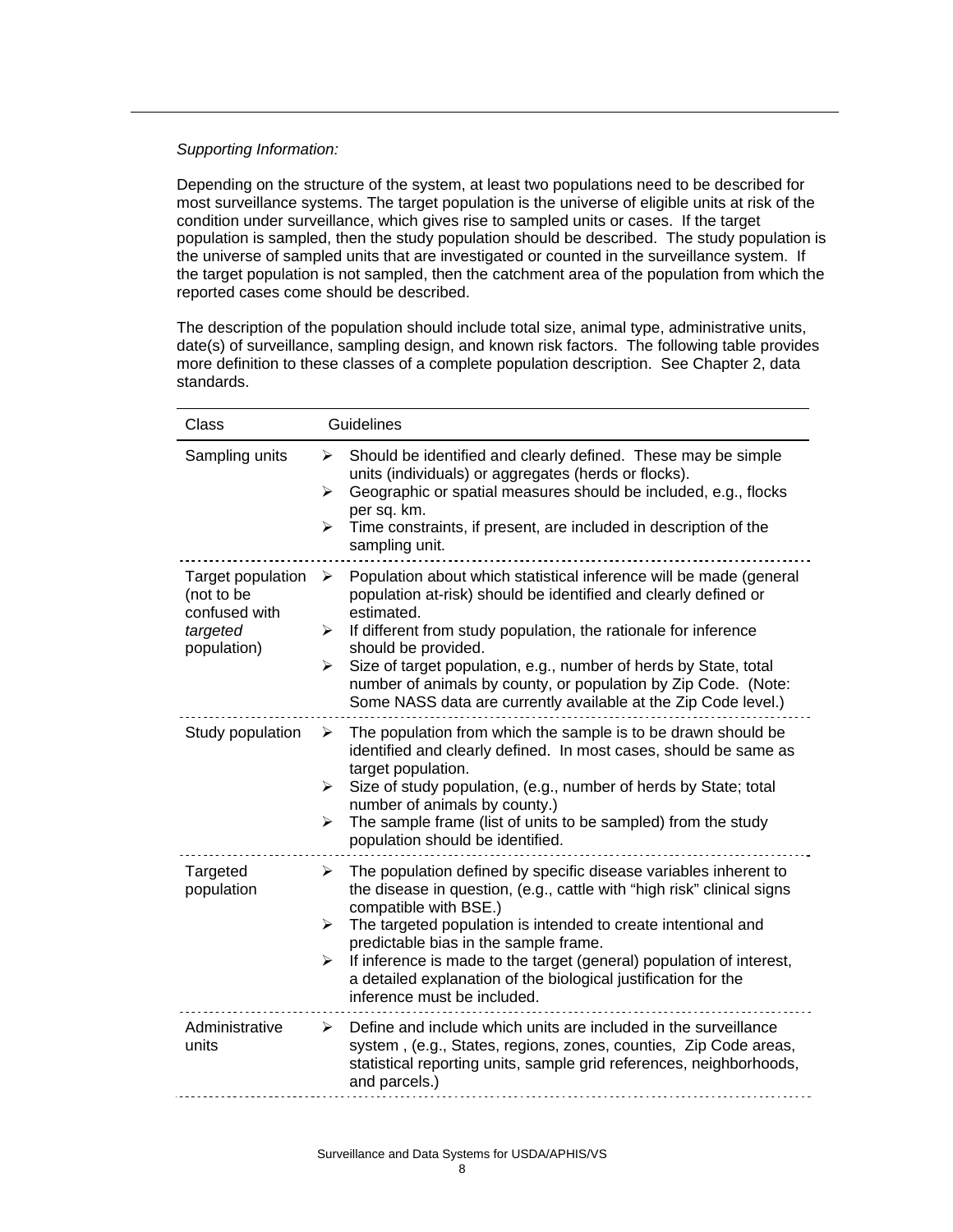| Size of sample<br>service area | Number of reporting units, (e.g., labs, clinics, slaughter plants.)<br>≻<br>Should include geographic area serviced per unit sampled.<br>≻<br>Number of eligible units served by reporting unit (per unit of<br>➤<br>geographic area being serviced).                                                                                                                                                                                                                                                                                                                                                                                                                                                                                                            |
|--------------------------------|------------------------------------------------------------------------------------------------------------------------------------------------------------------------------------------------------------------------------------------------------------------------------------------------------------------------------------------------------------------------------------------------------------------------------------------------------------------------------------------------------------------------------------------------------------------------------------------------------------------------------------------------------------------------------------------------------------------------------------------------------------------|
| Animal or group<br>type        | The species, breed, and type (if applicable) of animals should be<br>➤<br>evident; include breeds and crosses.<br>Define the animal by appropriate production phase concept.<br>➤<br>Age categories should include all appropriate categories pertinent<br>➤<br>to the surveillance objectives.                                                                                                                                                                                                                                                                                                                                                                                                                                                                  |
| Date                           | $\triangleright$ Population description should include applicable date.<br>All date entries are as accurate as possible. At the minimum,<br>➤<br>include the date of sample collection and date of lab diagnosis.<br>Report results are consistent using the defined date, (i.e., positive<br>➤<br>scrapie date is NVSL confirmed date.)                                                                                                                                                                                                                                                                                                                                                                                                                         |
|                                | Sampling process $\triangleright$ Refer to standard 1.9, sampling methods.                                                                                                                                                                                                                                                                                                                                                                                                                                                                                                                                                                                                                                                                                       |
| Risk and<br>exposure factors   | Population risk factors that may influence the outcome of the<br>➤<br>study. Confounders should be included in the description of the<br>population (e.g., waste feeder hog operations).<br>Risk factors need to be identified for statistical analysis.<br>$\blacktriangleright$<br>Anecdotal descriptions should not be used.<br>When populations under consideration have unique risk factors<br>➤<br>or exposure to disease agents, the risk and exposure factors<br>under study (independent variables) should be carefully defined<br>to clearly differentiate the sectors of the population. If the<br>surveillance applies to waste feeder, transitional, and commercial<br>herds, risk/exposure factors must be clearly described prior to<br>sampling. |

## *1.7 Case Definition*

Standard: The surveillance system has clear and understandable case definitions that include criteria for diagnosis, laboratory criteria for confirmation, any restriction or application of the case definition to specific geographical or demographic characteristics, and descriptions of case classification categories.

- a. The working case definition is clear and understandable by the individuals who use it to identify and report cases.
- b. Case definitions are consistent between all documents relating to a surveillance system or program, (e.g., CFR, UM&R, VS policy memos, etc.)
- c. Case definitions are specific enough to avoid counting cases in more than one category.
- d. Methods used to verify reported cases are clearly described.
- e. The process is documented for handling data and information when case definitions change.

*Supporting Information:* 

A surveillance system depends on clear case definitions for animal health-related events under surveillance. The case definition may include clinical manifestations (i.e., clinical signs); laboratory test results; necropsy findings; epidemiologic information such as subject, place, and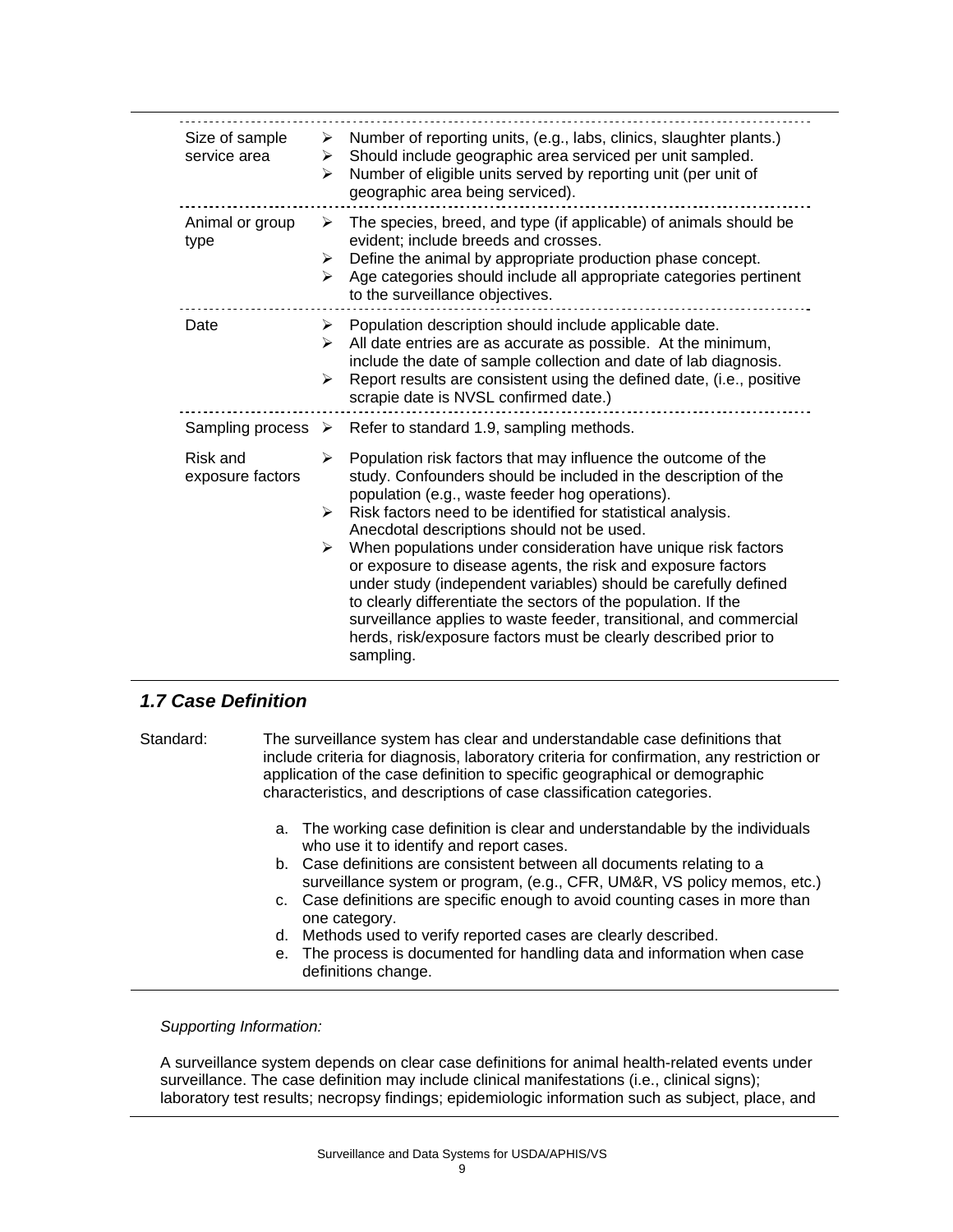time; and/or specified behaviors, as well as levels of certainty including confirmed/definite, probable/presumptive, or possible/suspected).

The use of a standard case definition increases the specificity of reporting and improves the comparability of animal health-related events reported from different sources of data including geographic areas, and minimizes inappropriate regulatory actions, (i.e., movement restrictions, by placing cases in mutually exclusive categories.) Case definitions might exist for a variety of animal health-related events under surveillance, including diseases, injuries, adverse exposures, and risk factor or protective behaviors.

| Class                                         | Guidelines                                                                                                                                                                                                                                                                                                                                                                                                                                                                                                                                                                                                                                                                                                                                                                                                                                                                                                                                                                          |
|-----------------------------------------------|-------------------------------------------------------------------------------------------------------------------------------------------------------------------------------------------------------------------------------------------------------------------------------------------------------------------------------------------------------------------------------------------------------------------------------------------------------------------------------------------------------------------------------------------------------------------------------------------------------------------------------------------------------------------------------------------------------------------------------------------------------------------------------------------------------------------------------------------------------------------------------------------------------------------------------------------------------------------------------------|
| Clinical<br>description                       | Brief one- to two-paragraph synopsis of clinical signs, history, and<br>➤<br>presentation.<br>Acute, chronic, and late onset forms of disease should be described.<br>➤<br>Consideration should be given to asymptomatic or inapparent carrier<br>➤<br>reservoirs that could play a role in disease transmission.                                                                                                                                                                                                                                                                                                                                                                                                                                                                                                                                                                                                                                                                   |
| Clinical case<br>definition                   | A clinical case definition can be used to broaden or restrict the<br>➤<br>sensitivity of a surveillance system by designating the species of<br>animal(s) under surveillance and inclusion or exclusion of clinical<br>signs or lesions for the disease or condition under investigation.<br>Animals meeting a clinical case definition may be used to screen for<br>inclusion of further testing.                                                                                                                                                                                                                                                                                                                                                                                                                                                                                                                                                                                  |
| Epidemiologic<br>criteria and<br>restrictions | $\triangleright$ Criteria may restrict case definition to individual animals, herds,<br>flocks, or premises that possess specific epidemiological<br>characteristics.<br>Criteria and restrictions may relate to the geographic location of an<br>➤<br>animal, farm, or premises; a particular point in time or season of the<br>year; or a particular behavior associated with disease transmission or<br>risk factor.<br>➤<br>Surveillance may be compartmentalized within a segment of a<br>vertically integrated industry, (e.g., genetic grandparent stock,<br>multipliers, commercial production); age group, (e.g., nursery vs.<br>weaners); or commodity type, (e.g., meat type chickens vs. layers.)<br>Criteria and restrictions should be used to clearly define population of<br>$\blacktriangleright$<br>interest under surveillance. See standard 1.6.<br>May also include variables related to habitat, environmental<br>➤<br>conditions, seasonality, climate, etc. |
| Laboratory criteria                           | May vary depending on the level of certainty required for surveillance.<br>➤<br>Screening tests are generally performed rapidly, are usually widely<br>➤<br>available within a laboratory system, and are relatively inexpensive.<br>They typically trade lower specificity for higher sensitivity, which<br>results in some level of false positive results. False negatives are<br>undesirable but may occur.<br>Confirmatory tests are typically less rapid and more difficult to<br>➤<br>perform, are less readily available within a laboratory system because<br>of additional expertise needed to perform the test, and are more<br>expensive than more commonly used screening tests. The ideal<br>confirmatory test should be highly specific.<br>Laboratory tests may not always serve as the gold standard for<br>➤                                                                                                                                                      |

The following table provides guidelines on these classes of a case definition: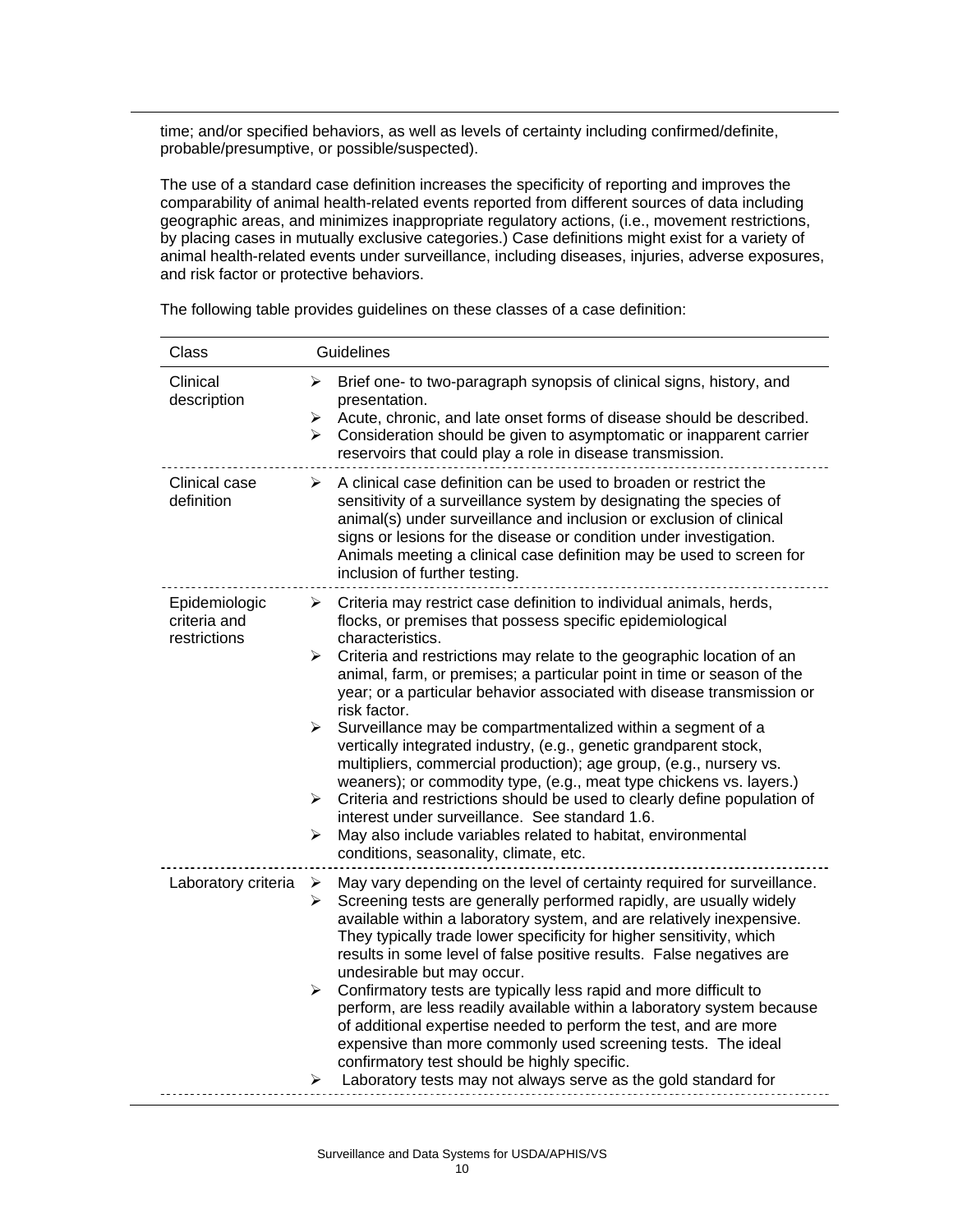|                                                                    | $\blacktriangleright$<br>≻      | disease confirmation. Limitations should be identified and addressed.<br>The type of diagnostic test and cutoff point or dilution used to define<br>categories of cases may be included in the case definition.<br>The type of test (e.g. ELISA, PCR, etc.), and any additional particulars<br>specific to the testing, should be included if applicable.)<br>The test should adapt to changing technology as new methods are<br>established and are determined superior to older methods.                                                                                                                                                                      |
|--------------------------------------------------------------------|---------------------------------|-----------------------------------------------------------------------------------------------------------------------------------------------------------------------------------------------------------------------------------------------------------------------------------------------------------------------------------------------------------------------------------------------------------------------------------------------------------------------------------------------------------------------------------------------------------------------------------------------------------------------------------------------------------------|
| Case classification $\triangleright$<br>(definition<br>categories) | ≻<br>$\blacktriangleright$<br>≻ | Case classifications usually represent various levels of certainty and<br>include categories such as suspect, probable, and confirmed.<br>Categories should be clearly defined and mutually exclusive.<br>Levels of certainty may be defined using clinical signs identified<br>through physical examination of the animal, antemortem or<br>postmortem laboratory diagnostic tests, gross necropsy findings,<br>histopathology, or the opinion of a recognized expert such as a<br>foreign animal disease diagnostician (FADD).<br>Reporting criteria may vary depending on level of certainty.                                                                |
| Required<br>comments                                               | ≻                               | Surveillance plans may require certain forms of disease to be<br>reported (e.g., fever, encephalitis, or meningitis); documentation of<br>the vaccination status of the animal, herd, or flock; type of vaccine<br>used; or lot number. Environmental exposure history of the animal,<br>flock, or herd; history of arthropod exposure; or history of importation<br>of animals, semen, or embryos from an endemic country or state may<br>also be needed. Other information such as feedstuff or water source,<br>evidence of foreign animal disease exposure or intentional release, or<br>reproductive status could also be included in the case definition. |

## *1.8 Data Sources*

Standard: All data sources for the surveillance system are clearly identified.

### *Supporting Information:*

Surveillance efforts typically rely on data from multiple sources. Some examples of data sources include:

- $\triangleright$  Producers
- $\triangleright$  Private practitioners or veterinary teaching hospitals
- ¾ Veterinary diagnostic laboratories, (e.g., university, State, Federal, or private)
- ¾ Government agencies, Federal, State, and local (e.g., animal health and agriculture agencies: FSIS, NASS, ERS, CSREES, FSA, RMA, RD, NRCS, etc., U.S. customs or border patrol, EPA, USGS, DHS, DHHS, Census Bureau, and others)
- $\triangleright$  Brand inspectors
- ¾ Affiliations or professional organizations, (e.g., milk marketing boards, registries)
- ¾ Businesses, (e.g., abattoirs, packing plants, pharmaceutical companies, zoos)
- $\triangleright$  Livestock markets
- $\triangleright$  Slaughter plants
- ¾ Renderers
- $\triangleright$  Business reporting services
- $\triangleright$  Surrogate/proxy data
- $\triangleright$  Aerial imagery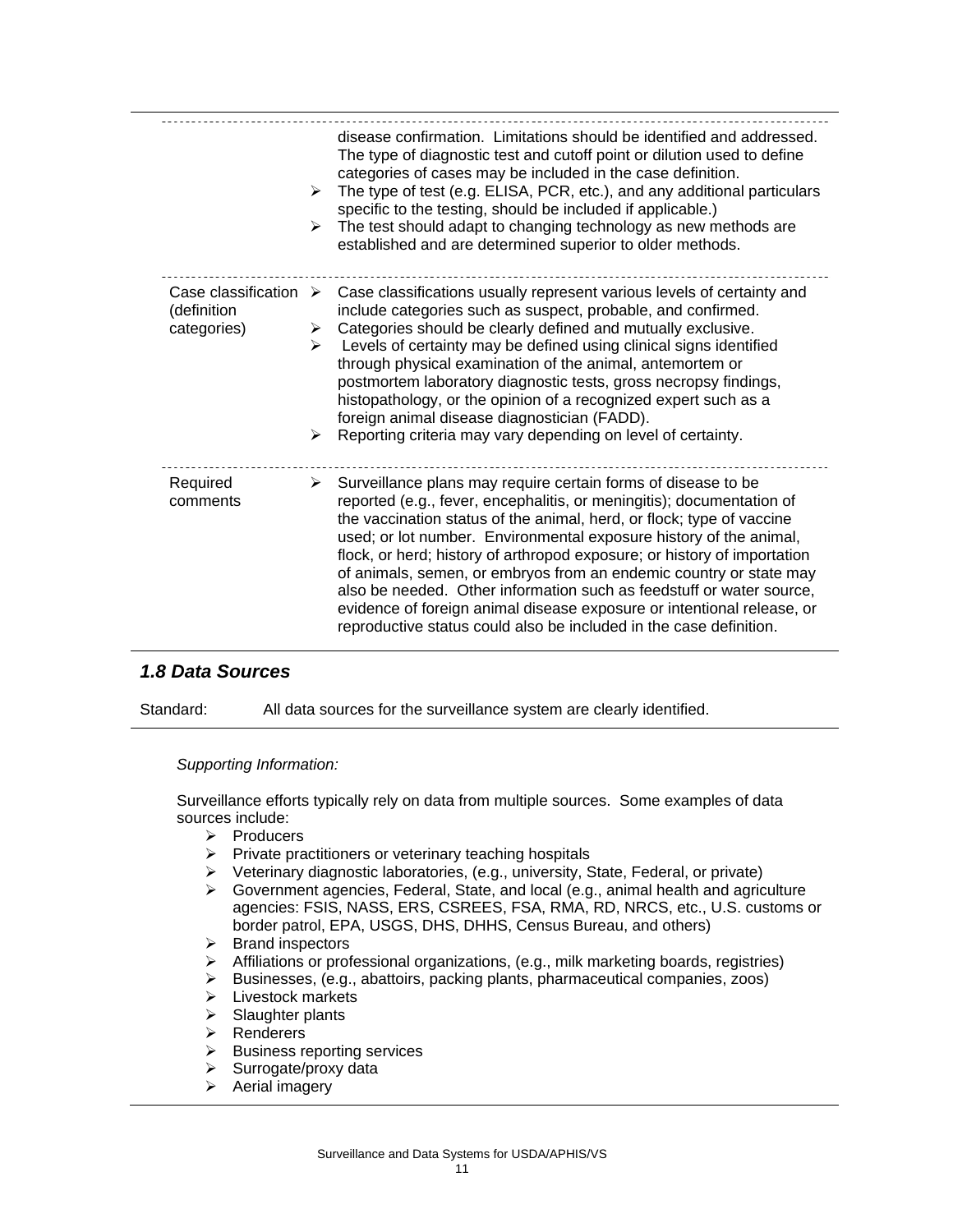The surveillance documents should clearly describe all data sources that the surveillance system is expected to include, as well as associated strengths and limitations.

### *1.9 Sampling Methods*

Standard: Sampling methods are thoroughly detailed in a surveillance plan or equivalent document.

- a. The sampling methods include methods to assure: geographic representation without introducing spatial bias, an appropriate level of sampling, and a measurement method that ensures appropriate denominator information for analysis.
- b. Sample size is determined with appropriate mathematical and epidemiological justification including measures of overall sensitivity such as design prevalence, detection limit, and level of confidence.
- c. Sampling methods include information on modes of data collection, triggers for data collection, frequency of data collection, and transmittal of field or laboratory data to program managers or coordinators.
- d. Sampling strategy should address and avoid unintentional bias, (e.g., sample selection, collection, reporting, and confounders.)
- e. Test sensitivity, specificity, and predictive values are considered in the sample strategy.
- f. Methods of data collection are described for each identified data source.
- g. Sampling methods carefully consider data sensitivity and confidentiality issues. See Chapter 3 for data confidentiality standards. Applicable Federal regulations should be noted.
- h. Changes to sampling methods for the surveillance system are appropriately documented and include a rationale for the change.

### *Supporting Information:*

All sampling procedures and protocols, including field and laboratory data collection techniques, should be documented, including changes to data collection procedures as new procedures are identified to enhance the system. This information may be found in surveillance plans, uniform methods and rules, the code of Federal regulations, or annual or progress reports. See Chapter 3 for additional information on training staff for data collection and data confidentiality standards.

Population parameters are clearly described, including populations involved in the study and surveillance as well as populations for which inferences are being made. See standard 1.6, population characteristics.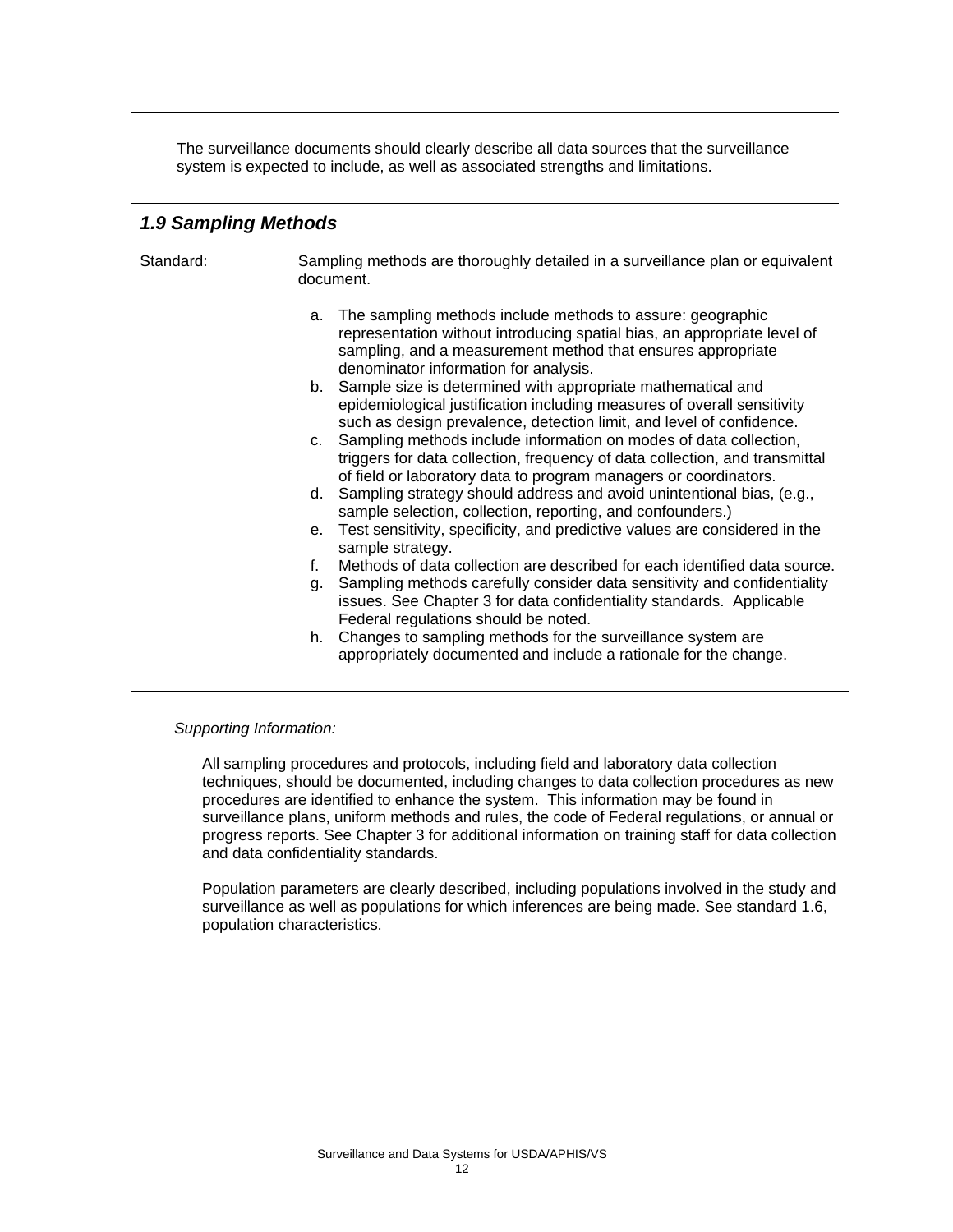| Class                                                        | Guidelines                                                                                                                                                                                                                                                                                                                                                                                                                                                                                                                                                                                                                 |
|--------------------------------------------------------------|----------------------------------------------------------------------------------------------------------------------------------------------------------------------------------------------------------------------------------------------------------------------------------------------------------------------------------------------------------------------------------------------------------------------------------------------------------------------------------------------------------------------------------------------------------------------------------------------------------------------------|
| Sampling method                                              | Should be clearly defined and may utilize any justifiable<br>➤<br>epidemiological method, (e.g., simple random, systematic, cluster,<br>stratified, or complex sampling, convenience or probability sampling.)<br>Includes methods for randomization and stratification.<br>➤<br>Includes information on the use of grids and transects where<br>➤<br>applicable.<br>Includes discussion, where applicable, of level of detection<br>➤<br>(threshold), statistical level of confidence, diagnostic (field) sensitivity<br>of the sampling, predictive value, and in some cases comparison to<br>other methods of sampling. |
| Outcome variables $\triangleright$                           | See standard 1.4, expected outcomes, products, decisions, and<br>actions.                                                                                                                                                                                                                                                                                                                                                                                                                                                                                                                                                  |
| Exposure/risk<br>factor variables                            | $\triangleright$ See standard 1.6, population characteristics. Should be clearly<br>identified.                                                                                                                                                                                                                                                                                                                                                                                                                                                                                                                            |
| Choice of sampling $\triangleright$<br>method                | Justification is described including purpose of the sampling strategy<br>(e.g., sampling for detection, census, prevalence determination, or<br>disease trends.)                                                                                                                                                                                                                                                                                                                                                                                                                                                           |
| Geographic extent<br>of the study area<br>under surveillance | Sampling unit should contain a spatial context, (e.g., 2 randomly-<br>➤<br>selected samples per grid cell from 30 randomly-selected grid cells<br>over a 400-sq.km. area, or 300 slaughter samples from abattoir that<br>services 4 counties.)                                                                                                                                                                                                                                                                                                                                                                             |
| Time intervals and<br>frequency of data<br>collection        | Sampling rate or frequency and the response rate for survey data.<br>➤<br>Time the agent, or the pathological consequences, are first observed.<br>➤<br>Information regarding date/times of sample collection, date/times of<br>➤<br>diagnostics, and date/times of lab reporting.                                                                                                                                                                                                                                                                                                                                         |
| Methods of data<br>collection and<br>handling                | Refers to how raw data are gathered from the field, (e.g., face-to-face<br>➤<br>interviews, questionnaires, blood samples collected at sale or<br>market, or necropsies of tissues from suspect animals.)<br>Sample handling protocols, specimen chain-of-custody protocols,<br>➤<br>and cold chain measures should be available from laboratories.<br>Sample degradation factors may be critical for some types of<br>➤<br>surveillance and should be addressed.                                                                                                                                                          |
| Sources of<br>potential bias                                 | Are determined to all possible extent prior to data collection.<br>➤                                                                                                                                                                                                                                                                                                                                                                                                                                                                                                                                                       |
| Trigger(s) for data<br>collection                            | Describe the event(s) that initiate data collection, such as the<br>➤<br>detection of an animal with clinical signs of disease.                                                                                                                                                                                                                                                                                                                                                                                                                                                                                            |
| Data collection and $\triangleright$<br>transmittal          | From the field or laboratory may include Web-based data entry<br>forms, e-mail, fax, postal mail, spreadsheets (sent by e-mail or fax),<br>or entry into database software such as Oracle or Microsoft Access.                                                                                                                                                                                                                                                                                                                                                                                                             |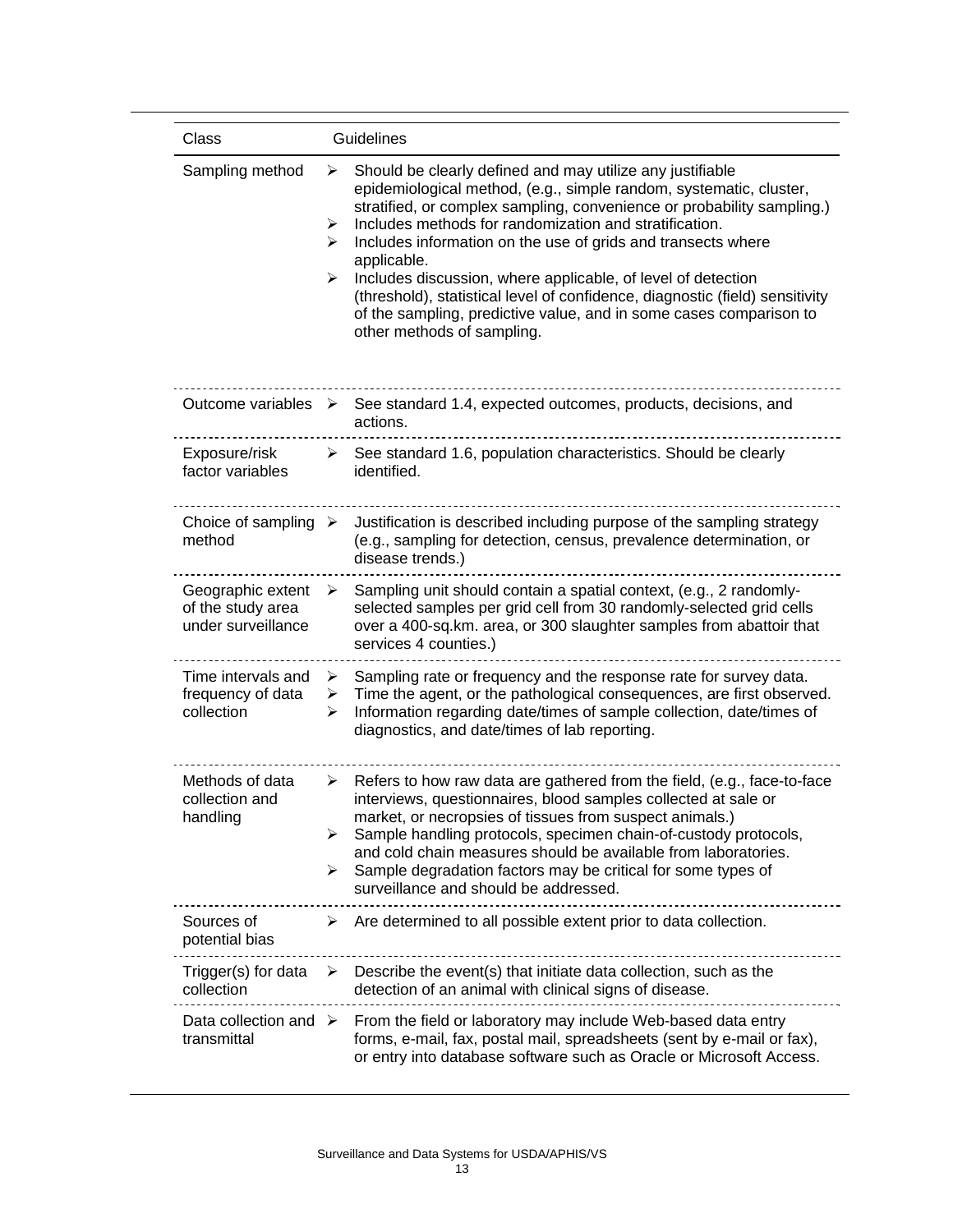### *1.10 Data Analysis and Interpretation*

| Standard: | The methods used in summarizing, analyzing, and interpreting data are<br>described in surveillance planning documents. In addition, the processes for<br>analysis and interpretation are evident in reports and presentations.                                                                                                                                                                                                                                                                                                                                                                                                                                                                                                                                                                                                                                                                                                                                                                                                                                                                                      |
|-----------|---------------------------------------------------------------------------------------------------------------------------------------------------------------------------------------------------------------------------------------------------------------------------------------------------------------------------------------------------------------------------------------------------------------------------------------------------------------------------------------------------------------------------------------------------------------------------------------------------------------------------------------------------------------------------------------------------------------------------------------------------------------------------------------------------------------------------------------------------------------------------------------------------------------------------------------------------------------------------------------------------------------------------------------------------------------------------------------------------------------------|
|           | The parties responsible for data summarization, analysis, and<br>a.<br>interpretation are identified.<br>b. A scientifically sound and detailed plan of data analysis and<br>interpretation is consistent with the purpose, objectives, and expected<br>products for the surveillance system.<br>c. Analytic methods are discussed in terms understood by VS<br>professionals, including decision-makers whose expertise is not in a<br>mathematical or analytical field. See standard 1.11.<br>d. The data type collected is appropriate for the method(s) of analysis<br>planned (e.g., categorical data may not be amenable to some methods<br>of quantitative analysis.)<br>e. Data analysis methodology is appropriate and supportable given the<br>data sources, sampling methods, and type and quality of data.<br>Data interpretation provides timely, relevant information that meets<br>f.<br>surveillance objectives (standard 1.3) and expected outcomes (standard<br>$1.4$ ).<br>g. Methods for dealing with inherent biases, confounders, missing records,<br>and unequal sample sizes are addressed. |

### *Supporting Information:*

Analysis: Outcomes of interest should have been determined prior to the collection of samples. General information is necessary for most analysis and may include descriptive statistics such as means, medians, modes, and standard deviations, as well as general epidemiological information including prevalence, incidence, and sampling duration. Of particular note to those developing surveillance plans and collecting data is consideration of population denominators. See standard 1.6, population characteristics.

More complex analysis, or analysis for unexpected purposes, may be conducted if the data are adequate; however, without advance planning, these needs may not be met.

Data interpretation is the process by which the analyst translates findings from the data into nonmathematical language useful for decision and policymakers. It should be transparent and describe the methods used to reach the options or conclusions presented. It also should be sensitive to the political environment, but the results not biased by political pressures. Where indicated, the interpretation of the analysis should provide options for decision-makers to consider. For example, if the analysis indicated a need for further surveillance, the analyst might provide parameters for different ways to achieve the goal along with strengths and weaknesses for each of them. Additionally, any assumptions that influenced the interpretation should be clearly articulated along with their ramifications and limitations. Finally, if possible, the sensitivity of any variable with exceptional influence should be discussed. For example, if the data from one area or set of samples have undue influence on the outcome, this influence should be discussed in the interpretation.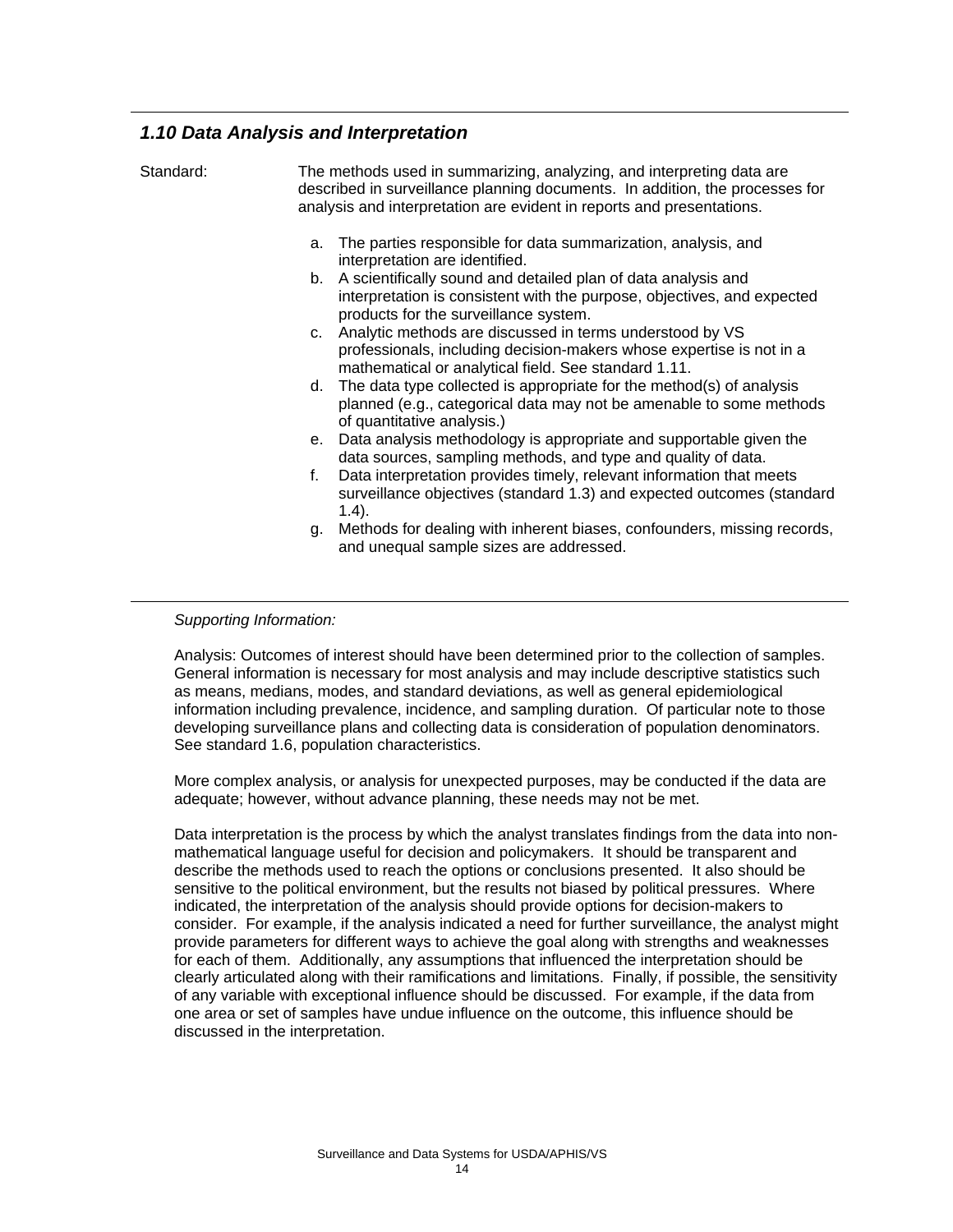## *1.11 Data Presentation and Reports*

Standard: Data presentation and reporting procedures specify the content, frequency, audiences, and methods of data dissemination (e.g., mail, e-mail, fax, private Web site, public Web site) for reporting data obtained through the surveillance system.

- a. The parties responsible for data presentation and reporting are identified.
- b. A plan for information dissemination is developed that assures communication to stakeholders and provides details on reporting format and frequency for distinct audiences so that communications are designed for maximal benefit for the target audiences.
- c. Statistical or mathematic outcomes are explained in terms that an audience of non-specialists is likely to understand, and in technical detail adequate for peer reviewers.
- d. Reports describing progress or conclusions are timely and relevant.
- e. Presentations and reports carefully consider data sensitivity issues. See Chapter 3 for data sensitivity issues and references to Federal regulations regarding confidentiality.
- f. The implementation of data reporting procedures is evident from reports and other presentations and publications.
- g. Data reports and publications are consistent with the expected products for the surveillance system.

### *Supporting Information:*

The dissemination of processed information derived from collected data to users and the linkage of targeted information to specific stakeholders completes the surveillance cycle. No surveillance system is complete unless it provides information that influences actions and decisions. Dissemination of surveillance data to those who need to know is a critical component of a surveillance system. Recipients should include those who prepare (or should prepare) reports, data collectors, and those with administrative or program planning and decision-making authority, as well as those involved with policy development.

A description of the surveillance plan and associated outcomes must include the intended audience and, for each audience, the communication format and frequency of reporting. Audiences include responsible parties within the surveillance system, as well as agency decision-makers and industry groups. In addition, the list of data sources should be considered as a specific audience. Careful planning is needed to target information and reports appropriately for maximal benefit.

The frequency of reports will depend upon the collection system used and the needs of users.

Reports should be timely and relevant. The frequency of reports will depend upon the collection system and the needs of users. Certainly, one must consider the impact and consequences of reporting data in varying stages of analysis and interpretation, but one must also weigh the impact and consequences of delaying reporting.

Chapter 3 provides additional information on data confidentiality standards.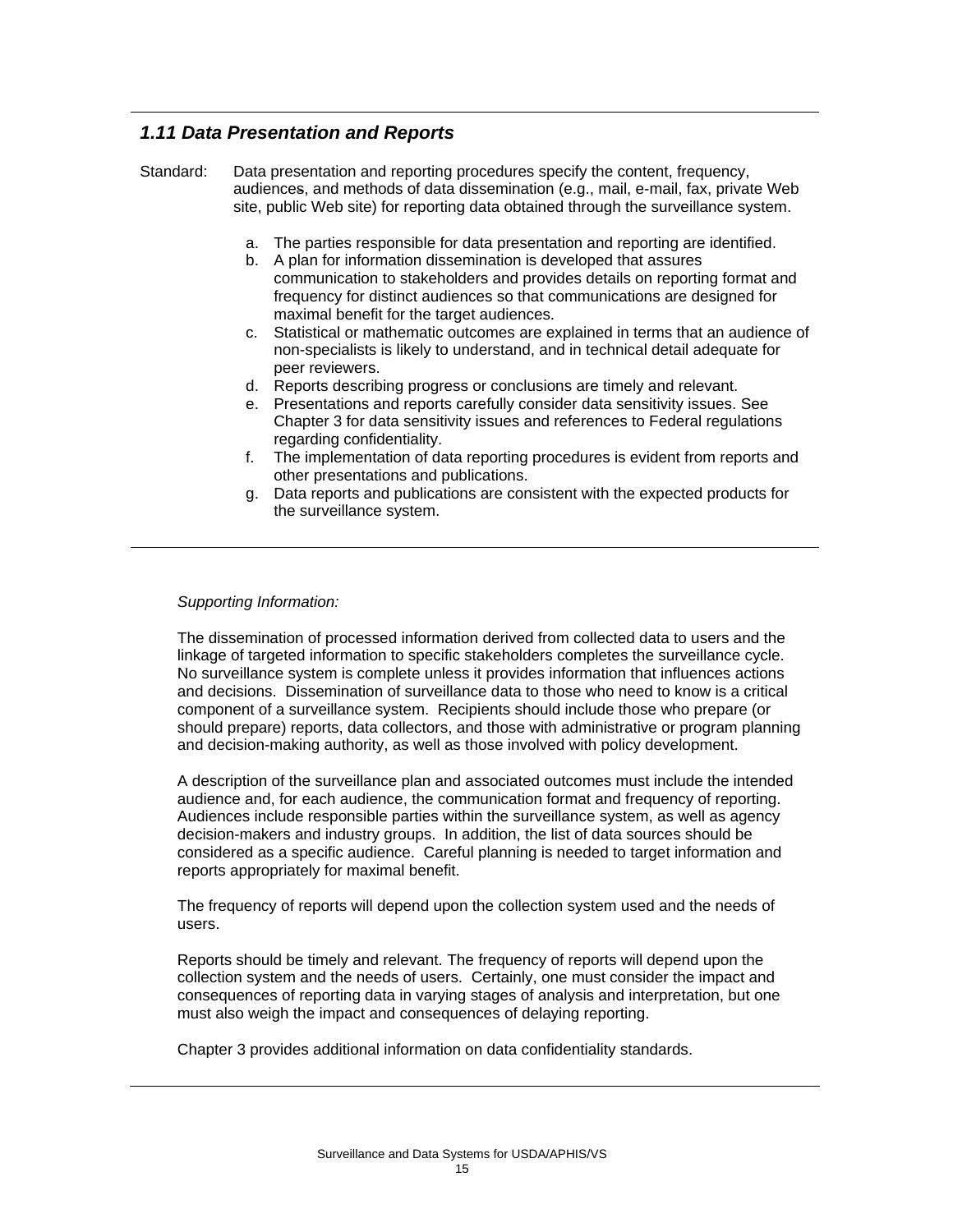## *1.12 Surveillance System Implementation: Priorities, Timelines and Internal Communications*

- Standard: The relative priorities of the surveillance system and timeline for implementing various aspects of the system are described in surveillance and implementation planning documents, and include specific information to facilitate internal communications.
	- a. The timeline for implementing the surveillance system is consistent with the stated priorities for the system and there is logical order in implementing the surveillance system.
	- b. Surveillance objectives have been prioritized and agreed upon by responsible parties.
	- c. Internal communication pathways and documents are clear and understood by all responsible parties.
	- d. All responsible persons or groups have received adequate training and have a clear understanding of their role in implementation.

### *Supporting Information:*

The action steps needed to implement the various aspects of the surveillance system, and timelines, are described in the surveillance plan or associated implementation plan.

When surveillance objectives are met, information is provided to help determine actions and decisions. Some decisions and therefore some components of a surveillance system may have higher priority needs than others.

- $\triangleright$  The political environment and economic impacts associated with the disease may dictate the priority of implementation.
- $\triangleright$  Resource limitations and time constraints, as well as the need to pilot test various components of the system, may determine which components are addressed first.
- $\triangleright$  The objectives of the surveillance system should be carefully reviewed to prioritize implementation of various components of the system.
- $\triangleright$  To lend order to the prioritization process, stakeholders and responsible parties should agree on ranking criteria and their relative importance.
- $\triangleright$  The priorities of the agency, including those outlined in the VS Strategic Plan and NAHSS Strategic Plan, should be considered when prioritizing the surveillance objectives. See standard 1.3, surveillance objectives.

Responsible parties should develop appropriate documents for internal communications, including disease fact sheets, training manuals for all aspects of the surveillance system, and recording and reporting forms. In addition, internal communication plans and documents should be developed to ensure that all responsible parties understand the surveillance procedures and communication pathways, as well as the implementation action steps and timeline.

Communication with the IT application development team should occur early and often as surveillance moves from the planning stage to implementation. Responsible persons or groups charged with planning, implementation, and IT development should work cooperatively to develop clear data system requirements.

Training for data collection, data entry, sample collection, documentation, shipping of samples, and sample processing should be completed prior to commencement of each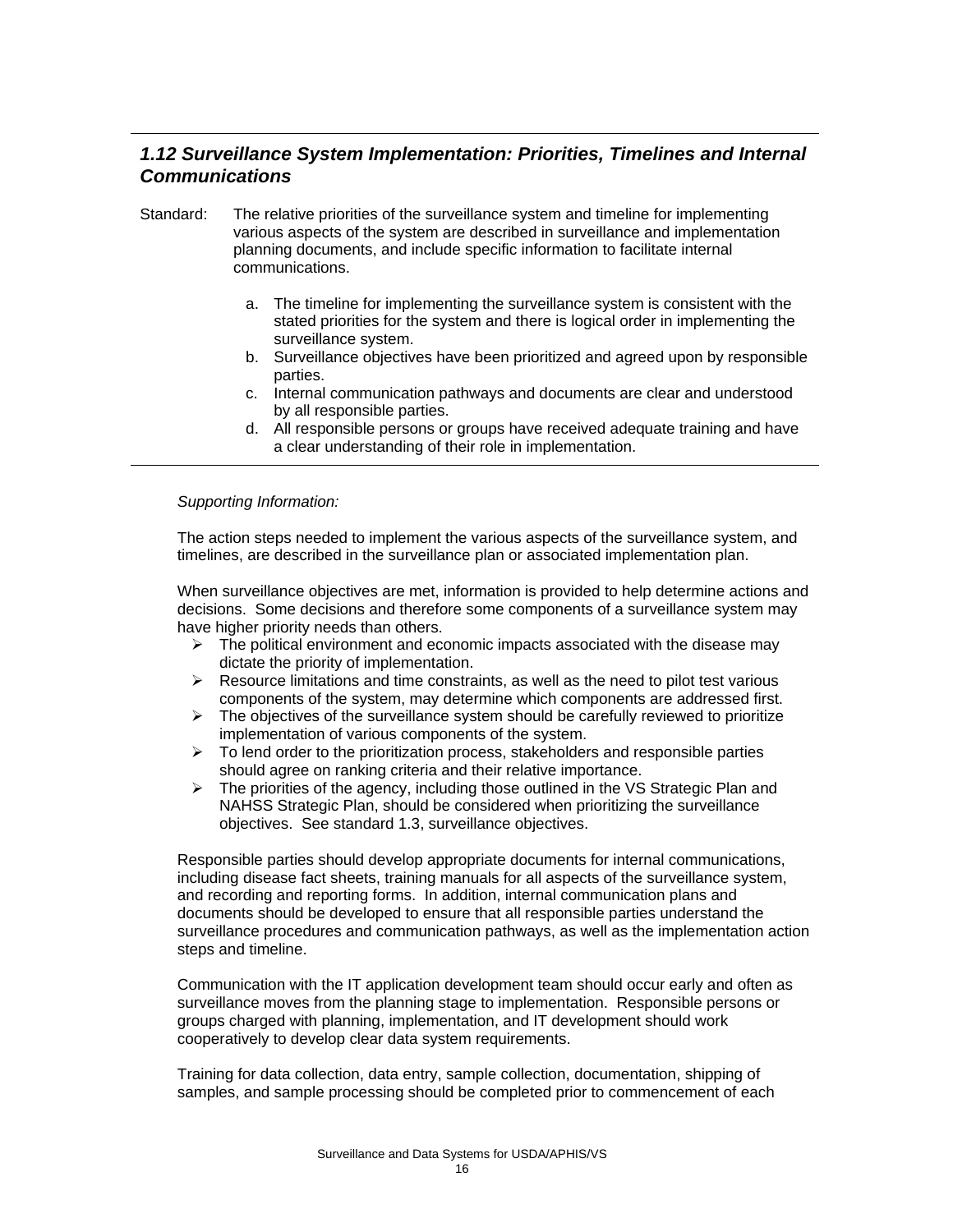individual's involvement in the surveillance activities. See Chapter 3.

### *1.13 Resources*

- Standard: Assessment of necessary resources is prepared to evaluate the human and financial aspects of design, implementation, and maintenance of the surveillance system.
	- a. The budget for the surveillance system is consistent with its priorities, purposes, objectives, and expected outcomes.
	- b. The budget for the surveillance system sufficiently ensures that the standards for data collection, management, and quality control may be achieved.
	- c. Human resources and technical expertise are available to achieve the surveillance priorities, purposes, objectives, and expected outcomes.
	- d. Budget information is routinely reviewed to evaluate alignment of the budget, the purpose and objectives of the system, and the system's products to date.

*Supporting Information:* 

The budget includes direct costs.

Direct cost information includes any Federal funds appropriated to support other Federal or State agencies in the surveillance system. Information about use of budgeted funds – labor, rent, capital purchases, testing, indemnity, mail, supplies, vehicles, cleaning and disinfection costs, printing, etc. – must be collected.

Human resources are identified for the surveillance system. These may be new hires or redistributed from other duties.

## *1.14 Surveillance Plan Performance Metrics*

Standard: One or more objective measures of the surveillance system's performance is included in the surveillance plan.

### *Supporting Information:*

Metrics of performance should be part of a surveillance system and provide a means to measure the efficacy of the system.

- $\triangleright$  The performance metrics should be consistent with the objectives and expected outcomes for the surveillance system and, ideally, provide a measure of the extent to which expected outcomes are achieved.
- $\triangleright$  The metrics should be quantifiable and the unit of measure may be addressed for budgeting needs. The population and geographic scope of each metric is identified.
- $\triangleright$  The metrics may be modified or replaced over time as needed to meet the needs of the system or changes in technology.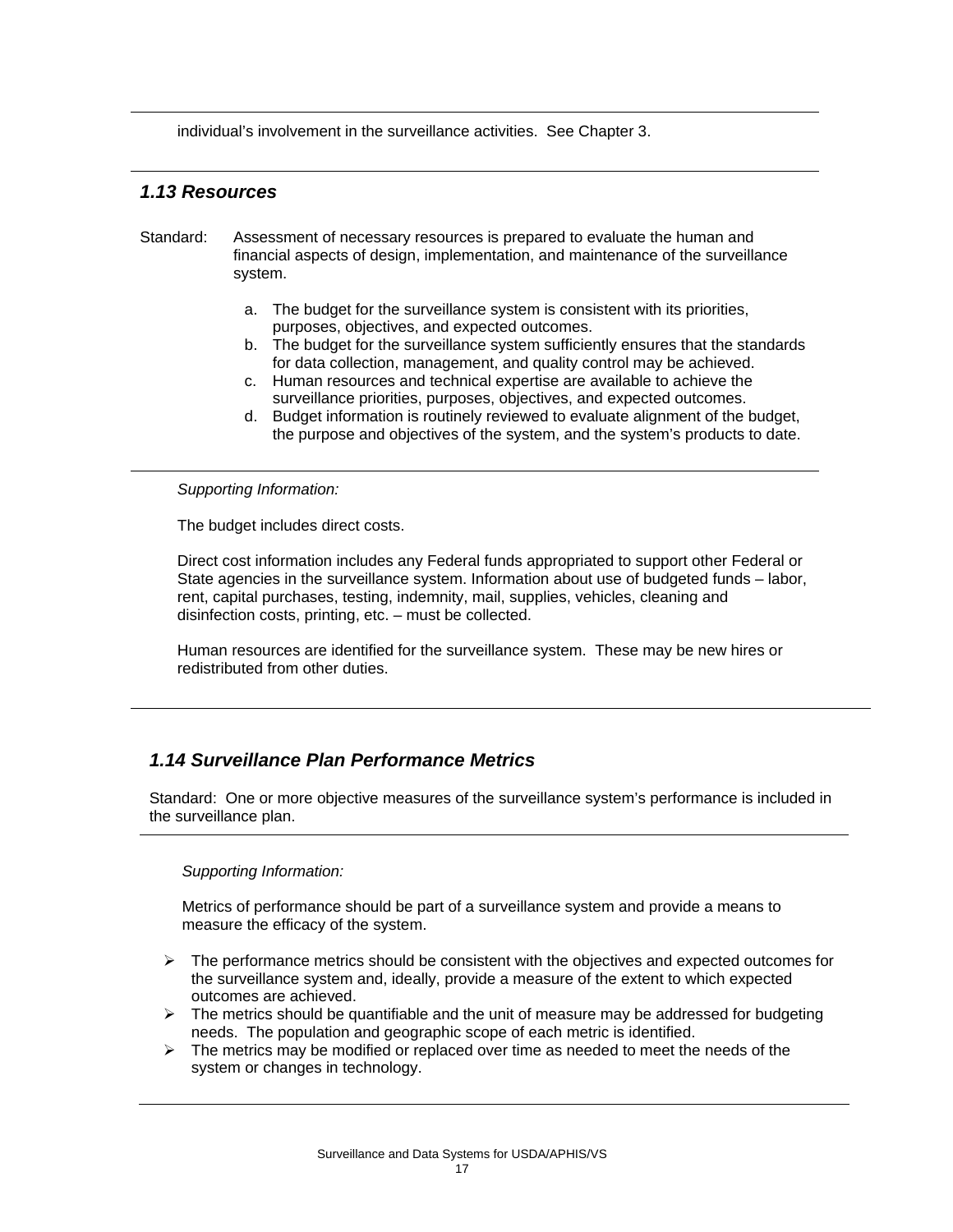Note: While quantitative performance metrics are ideal, some subjective metrics may also provide useful information for measuring a system's performance and these may be included as performance metrics.

*Examples:*  Testing adequate to meet specified prevalence at a given level of confidence. This might be a number of samples or a number of surveillance points from a targeted strategy. Testing adequate to maintain a predetermined level of confidence. This might be equal to risk of disease introduction  $+$  the risk of pre-existing but not yet detectable disease. Testing adequate to detect disease in a specified number of days/weeks/months. Testing adequate to meet a specified sensitivity or specificity (i.e., probability of positive surveillance if disease exists or probability of negative surveillance if no disease exists). Testing adequate to provide a negative predictive value (i.e., a measure of freedom from disease). This is the probability that no disease exists given negative surveillance. A specified number of samples or observations in a given time, population, or location.

## *1.15 Surveillance System Evaluation*

Surveillance system evaluation is the collection and review of information undertaken to assess how well the surveillance system fulfills its stated objectives and meets accepted standards. The evaluation process identifies system strengths and areas for improvement. The evaluation findings are intended to facilitate the system's role in a coordinated, integrated National Animal Health Surveillance System (NAHSS), consistent with the VS Strategic Plan.

- Standard: The surveillance system is periodically evaluated to determine how effectively the system fulfills its stated objectives and meets surveillance system standards. The evaluation is conducted using the methods described in the Protocol for Evaluation of Surveillance Systems. (E-mail national.surveillance.unit@aphis.usda.gov. for more information.)
	- a. The purpose and outcome of the evaluation process are articulated and understood by responsible parties, stakeholders, and those involved in conducting the evaluation.
	- b. Results of the evaluation are shared with responsible parties and stakeholders.
	- c. Evaluation results provide meaningful information for program budgeting and setting program priorities.
	- d. Evaluation results provide viable alternatives, improvements, or suggested solutions for components of the surveillance system that are deficient.
	- e. The uses of past evaluation results are evident.